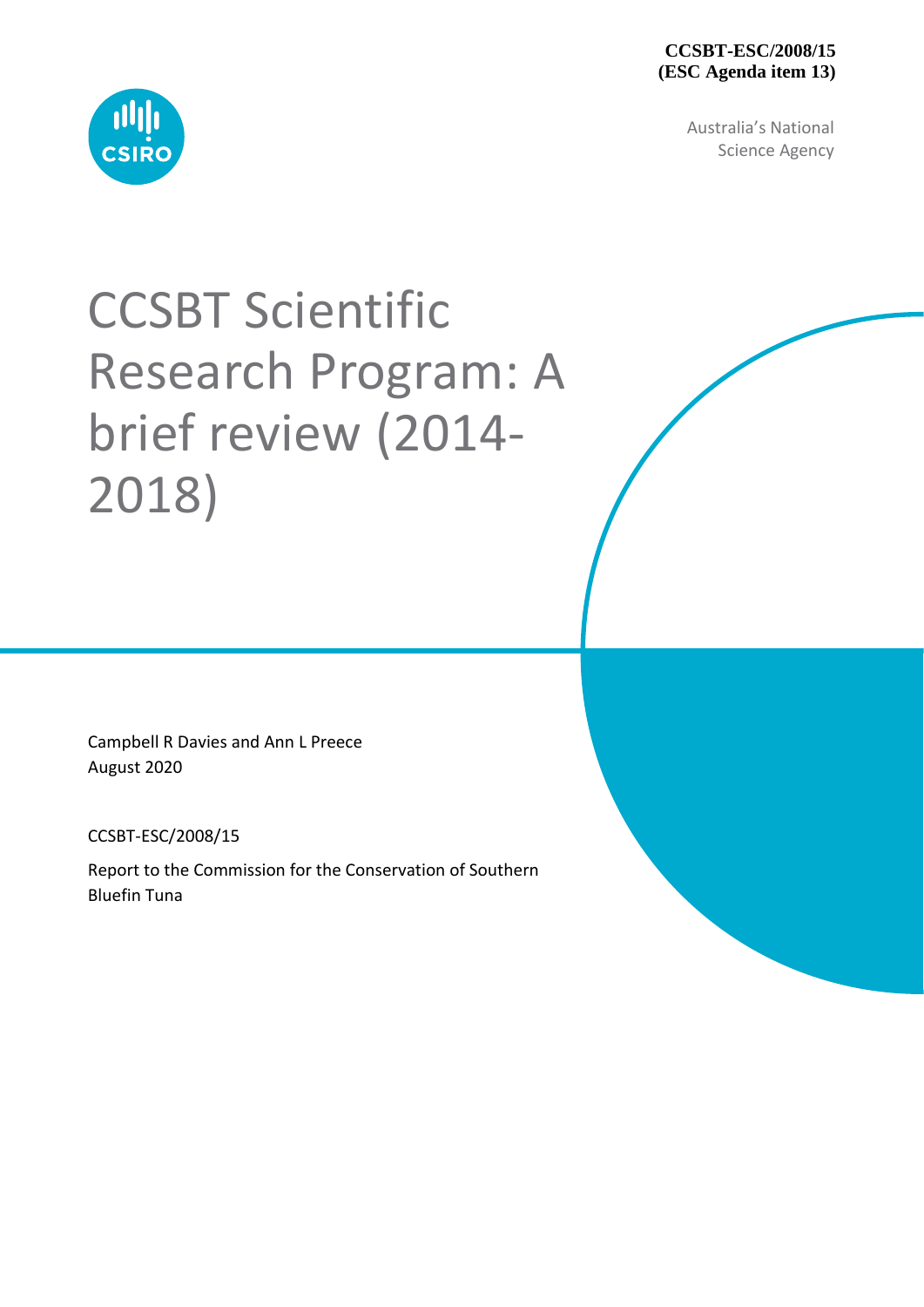#### Copyright

© Commonwealth Scientific and Industrial Research Organisation 2020. To the extent permitted by law, all rights are reserved and no part of this publication covered by copyright may be reproduced or copied in any form or by any means except with the written permission of CSIRO.

#### Important disclaimer

CSIRO advises that the information contained in this publication comprises general statements based on scientific research. The reader is advised and needs to be aware that such information may be incomplete or unable to be used in any specific situation. No reliance or actions must therefore be made on that information without seeking prior expert professional, scientific and technical advice. To the extent permitted by law, CSIRO (including its employees and consultants) excludes all liability to any person for any consequences, including but not limited to all losses, damages, costs, expenses and any other compensation, arising directly or indirectly from using this publication (in part or in whole) and any information or material contained in it.

CSIRO is committed to providing web accessible content wherever possible. If you are having difficulties with accessing this document please contact [csiroenquiries@csiro.au](mailto:csiroenquiries@csiro.au)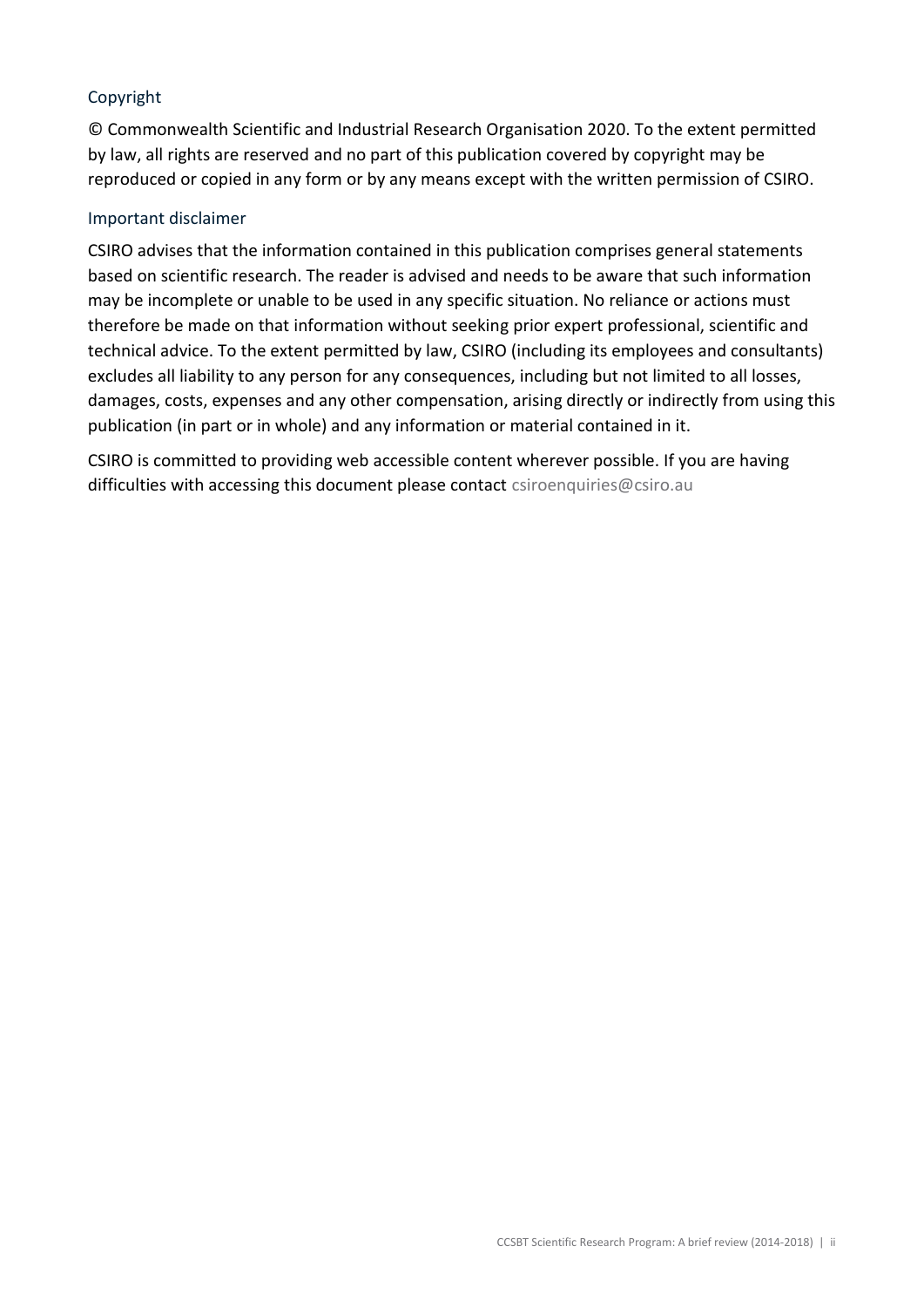# Acknowledgements

The Scientific Research Program of CCSBT has been central to the collective achievements in rebuilding of the stock and fishery and improvements in the institutional operations of the CCSBT over the past decade. We recognise and thank all who have contributed to the design, funding, implementation, review and adoption of the results of this program.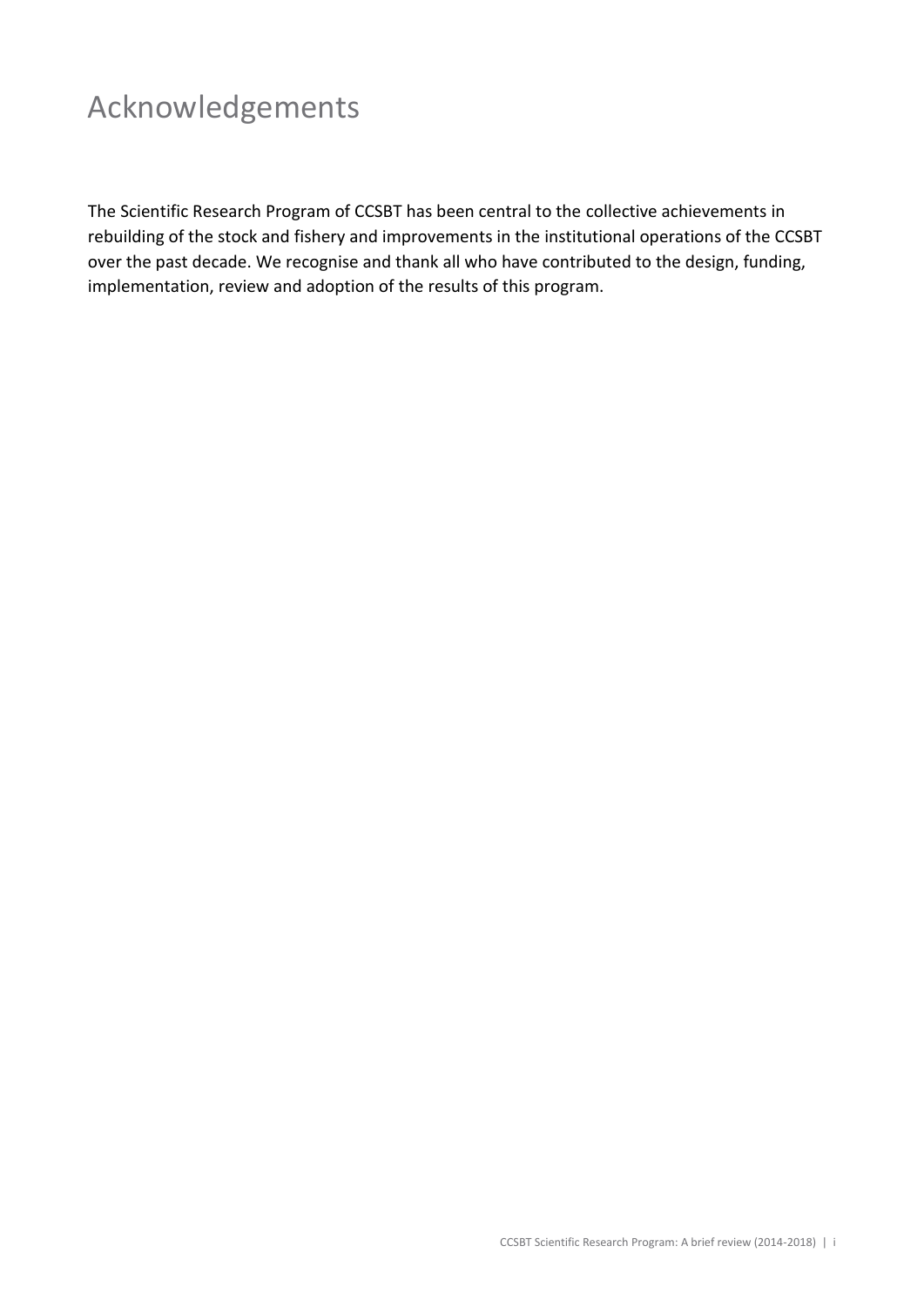### 1 Abstract

The CCSBT Scientific Research Program has been central to improving the data and methods available for stock assessment and the provision of robust management advice for rebuilding the SBT stock. We provide a brief review of the 2014-2018 SRP and identify outstanding activities that should be considered by the ESC for inclusion in the next phase of the SRP.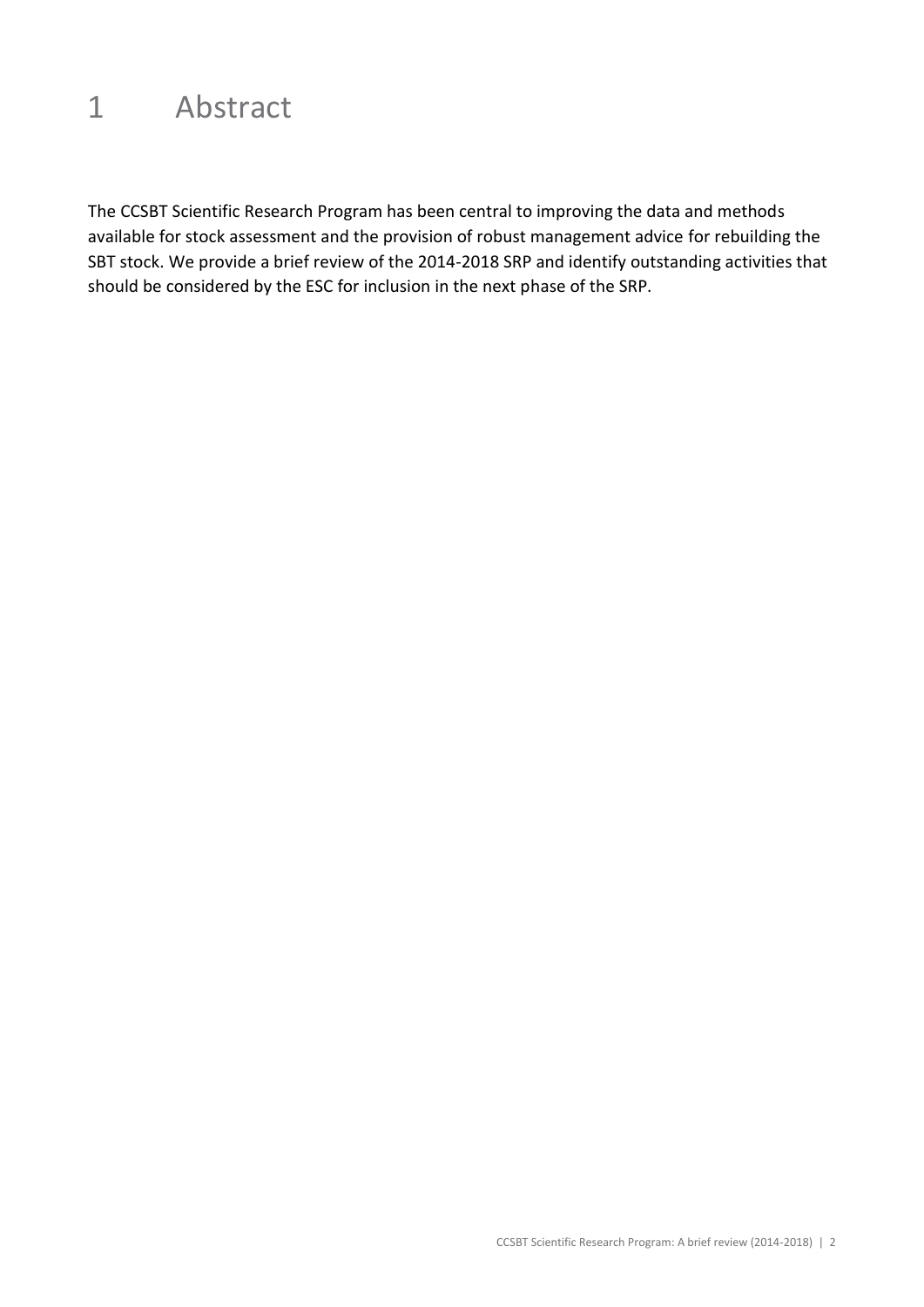## 2 Introduction

The CCSBT Scientific Research Program (SRP) was originally initiated in 1999/2000 to address priority scientific monitoring and research requirements for the assessment of the southern bluefin tuna (SBT) stock and management of the fishery (CCSBT 2000). The Advisory Panel was engaged by the Commission to design the SRP in consultation with national scientists. In designing the original SRP, the focus was on where potential improvements could be made in stock assessment inputs, basic fishery data (e.g. size and age distribution), biological parameters (e.g. natural mortality, age of maturity, growth rates etc), and absolute and/or relative measures of abundance (e.g. CPUE, fishery independent surveys, tagging experiments) (CCSBT 2000).

The objective of the original SRP was:

- *" to improve the quality of the data used as input to the stock assessment and to contribute to the development of reliable indices to monitor future trends in stock size* (CCSBT-SC 2001, Attachment D)."
- had four research areas:
	- 1. Characterisation of the catch
	- 2. CPUE interpretation and analyses
	- 3. Development of a Scientific Observer Program
	- 4. Development of a SBT Tagging Program.
- was conducted 2001-2006, was reviewed regularly, with a substantial review in 2007 (Anon., 2007; Davies et al; 2007; Itoh et al 2007).

The major focus of the ESC between 2007 and 2011 was evaluating the impacts of unreported catches, the re-development of the operating model (OM) and management procedure (MP) design, testing and implementation. Davies et al (2012) summarised the progress and outcomes since the 2007 SRP review and identified potential areas for future focus.

The 2013 meeting of the ESC recommended an updated five year SRP (2014–18) (ESC18, paras 136-148, Attachment 12), which the Extended Commission adopted (Report of EC20, para 58). This revised SRP focussed on five broad categories of research activities, with more specific subcategories and activities identified in each (see Attachment 12, ESC18):

- 1. Characterisation of Catch
- 2. Abundance Indices
- 3. Biological Parameters
- 4. MP implementation
- 5. Stock Assessment (OM development).

In this paper we provide a brief overview of the activities completed under the SRP (2014-2018) and make some initial suggestions for priority areas and activities for the next phase of the SRP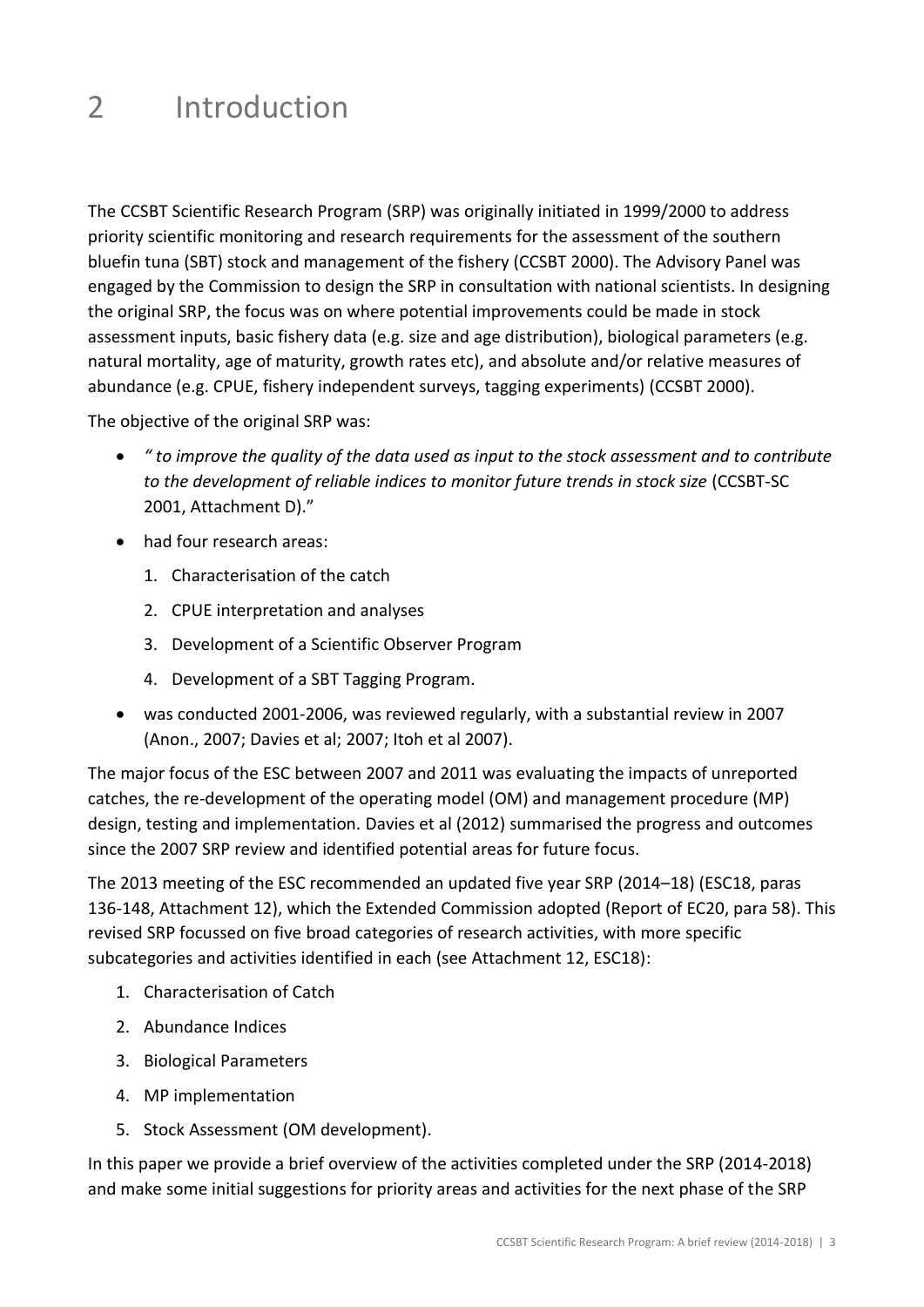(2021-2025). The review is not, by any means, comprehensive, but we hope is a useful starting point for a more in depth review and a focussed discussion on future priorities by the ESC in 2021, when it may be possible to allocate the required time.

### 3 A brief review of the SRP: 2014-2018

CCSBT-ESC/1809/13 provided an initial framework for reviewing progress and achievements through the SRP (2104-2018). We have expanded on this in Table 1, which provides an initial summary of progress against the activities included in the plan developed in 2013 and modified by the ESC in 2015, in response to the need for a more rapid transition in the recruitment monitoring from the scientific aerial survey to gene-tagging.

It is apparent from Table 1 that substantial progress has been made in many of the areas:

- **1) Characterization of catch:** Definition of attributable catch by the EC, developments of approaches for estimating non-member UAM, and inclusion of UAM in the conditioning of OMs for testing of new CMPs have all contributed to stock assessment and management advice encapsulating a greater proportion of total removals than was the case previously. There are also a number of unresolved issues and/or activities that have not been addressed through this period, which may be prioritised for activity in the next SRP period.
- 2) **Abundance indices:** This area has been a major focus of the 2014-2018 SRP, in particular, the development and implementation of gene-tagging as an alternative to the scientific aerial survey for recruitment monitoring, the transition of Close-kin Mark Recapture (CKMR) to SNP markers and associated extension to Half-Sibling Pairs (HSP) and an increased focus on alternative CPUE series and approaches to monitor the change in fleet dynamics of the LL1 fishery.
- 3) **Biological parameters**: The main activity in this area was the development of an independent estimate of size and age at maturity through the collection of gonads form the autumn/winter feeding ground and a collaborative workshop to standardise histological and reproductive staging methods. Completion of the histology reading and analysis should be a priority.
- 4) **MP Implementation**: This period included the operation of the Bali MP, the development of the methods to include the two new monitoring series (gene-tagging and CKMR) in candidate management procedures and the development, testing and selection of a new MP. An important activity that was identified for this period, but no completed due to the premature transition from the Bali MP to the Cape Town MP, was the development of terms of reference for and MP review.
- **5) Stock Assessment (OM development):** The main activity in this area has been the modification of the OMs to accommodate the new data series (CKMR and gene-tagging) in conditioning and projections. The addition of CKMR data has also contributed to improved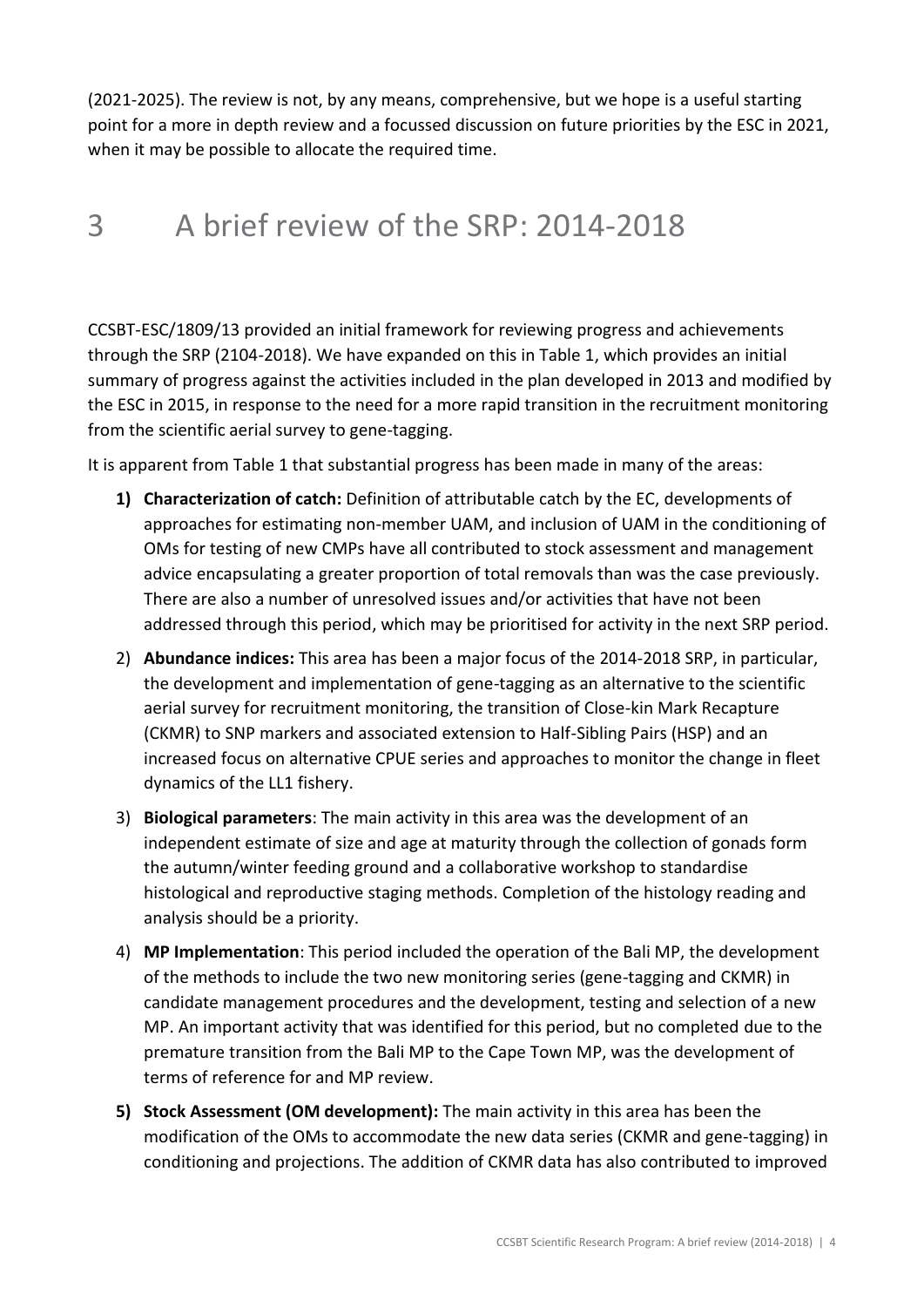estimates of  $M_{10}$  and analysis of fishing patterns of the Indonesian fleet in Area 1 and 2 have improved the understanding of the "small fish" issue on the spawning grounds.

## 4 Initial consideration of priorities for SRP: 2021- 2025

The ESC proposed to review and revise the Scientific Research Program (SRP) plan for 2021-2025 by ESC 25. The proposed process involved individual Members providing, where appropriate: (i) a cursory performance review of the 2014-2018 SRP; (ii) proposed revisions to overarching research activities for both on-going scientific monitoring and longer-term strategic research; (iii) proposing general research themes under each overarching research activity; (iv) establishing, during the intersessional period, discussions and collaborations on research activities; and (v) delivering draft SRPs in working papers submitted to ESC 25. Unfortunately, the impact of COVID-19 and the priority place on preparatory work for the full stock assessment in 2020 has reduced members capacity to contribute to this process.

There are a number of activities that have not been advanced or were not considered as sufficiently high priority during the 2014-2018 SRP. Of the currently listed activities, we would consider the following important to carry over to the 21-25 SRP:

- Those associated with quantifying different source UAM to be priority, in particular, methods for determining the plausibility of estimates of non-member UAM.
- Consideration of the potential to move from cohort slicing to catch at age; particularly if epigenetic ageing proves to be possible for SBT.
- Completion of the independent estimate of size/age at maturity, as noted above, as a high priority.
- Design study to examine the relative costs and benefits of alternative e-tagging in addressing questions associated with environmental change and potential changes in spatial dynamics of different components of the stock.
- Strategic review and refinement of operation of the OM code.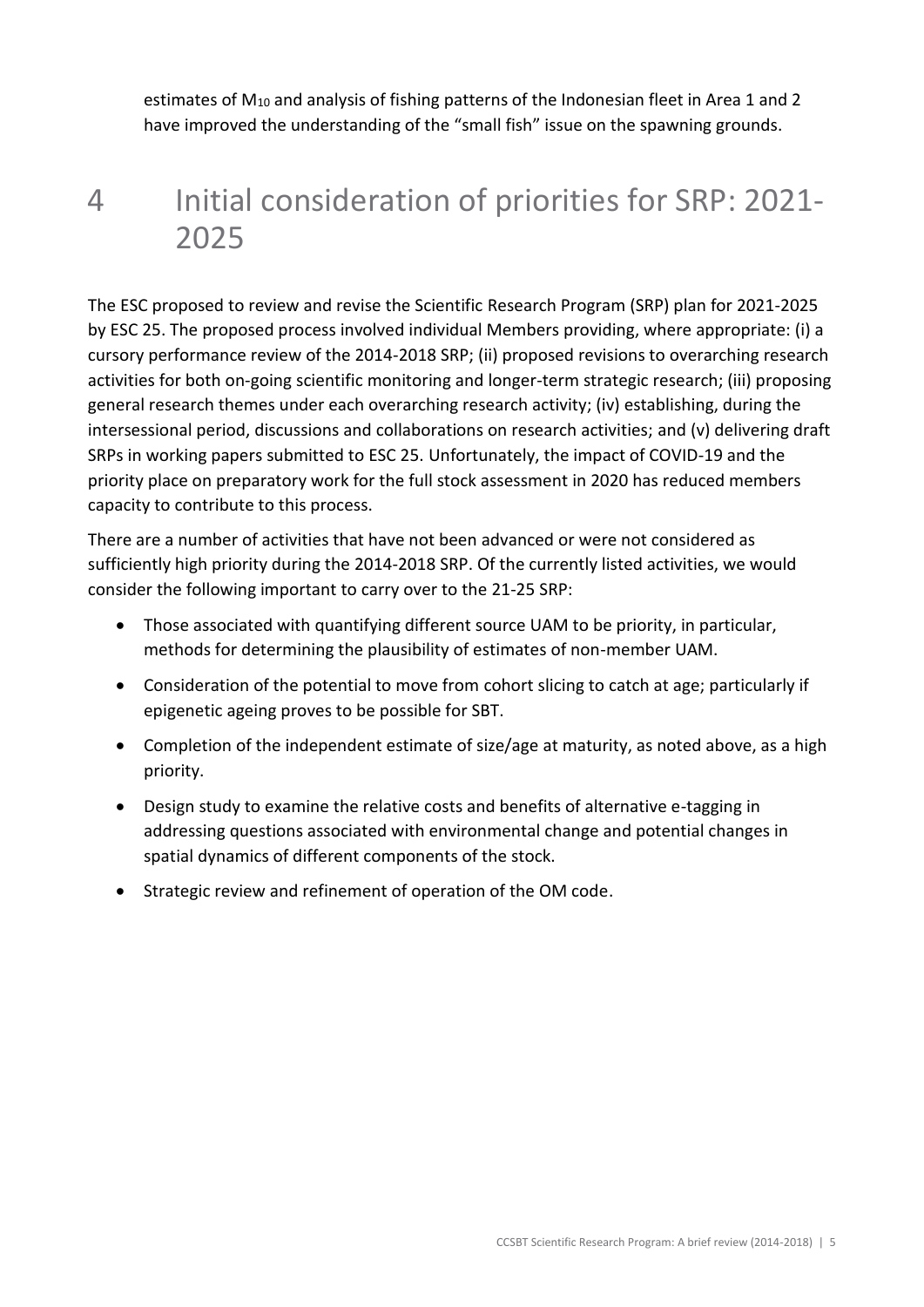### Appendix A: Summary of activities, progress and achievements for SRP:2013- 2018

Table 1: Summary of progress with research activities identified under the CCSBT Scientific Research Program: 2014-2018. Preliminary suggestions on future activities noted in *blue italic text in Progress/Status column*.

| <b>Activity</b>          | <b>Potential research</b>                                                               | <b>Relevance</b>                                   | <b>Original Timeframe (Priority)</b>                     | Reference                 | <b>Progress/Status</b>                                                   |  |  |  |  |  |
|--------------------------|-----------------------------------------------------------------------------------------|----------------------------------------------------|----------------------------------------------------------|---------------------------|--------------------------------------------------------------------------|--|--|--|--|--|
|                          | i. Characterization of catch (Future)                                                   |                                                    |                                                          |                           |                                                                          |  |  |  |  |  |
| <b>Catch amount</b>      |                                                                                         |                                                    |                                                          |                           |                                                                          |  |  |  |  |  |
|                          | Unaccounted catch mortality - Unreported or<br>uncertainty in retained catch by Members | 2014 Extended Commission<br>request, OM and annual | Ongoing; potentially with<br>more work for MP Review and |                           | EC21. Para 50-53, Table 1 "Attributable Catch" defined<br>by Commission. |  |  |  |  |  |
| releases and/or discards | Unaccounted catch mortality - Mortality from                                            | status advice                                      | OM revision (High for all<br>categories)                 | EC21. Para 50-53, Table 1 | Discards included in<br>definition of attributable<br>catch.             |  |  |  |  |  |
|                          |                                                                                         |                                                    |                                                          |                           | Address uncertainty in<br>discard rates by fishery.                      |  |  |  |  |  |
|                          | Unaccounted catch mortality - Recreational                                              |                                                    |                                                          | <b>ESC 21</b>             | Recreational catch accounted                                             |  |  |  |  |  |
| fisheries                |                                                                                         |                                                    |                                                          | CCSBT-ESC/1609/Info 02    | for in definition of<br>attributable catch for                           |  |  |  |  |  |
|                          |                                                                                         |                                                    |                                                          | EC21. Para 50-53, Table 1 | members.                                                                 |  |  |  |  |  |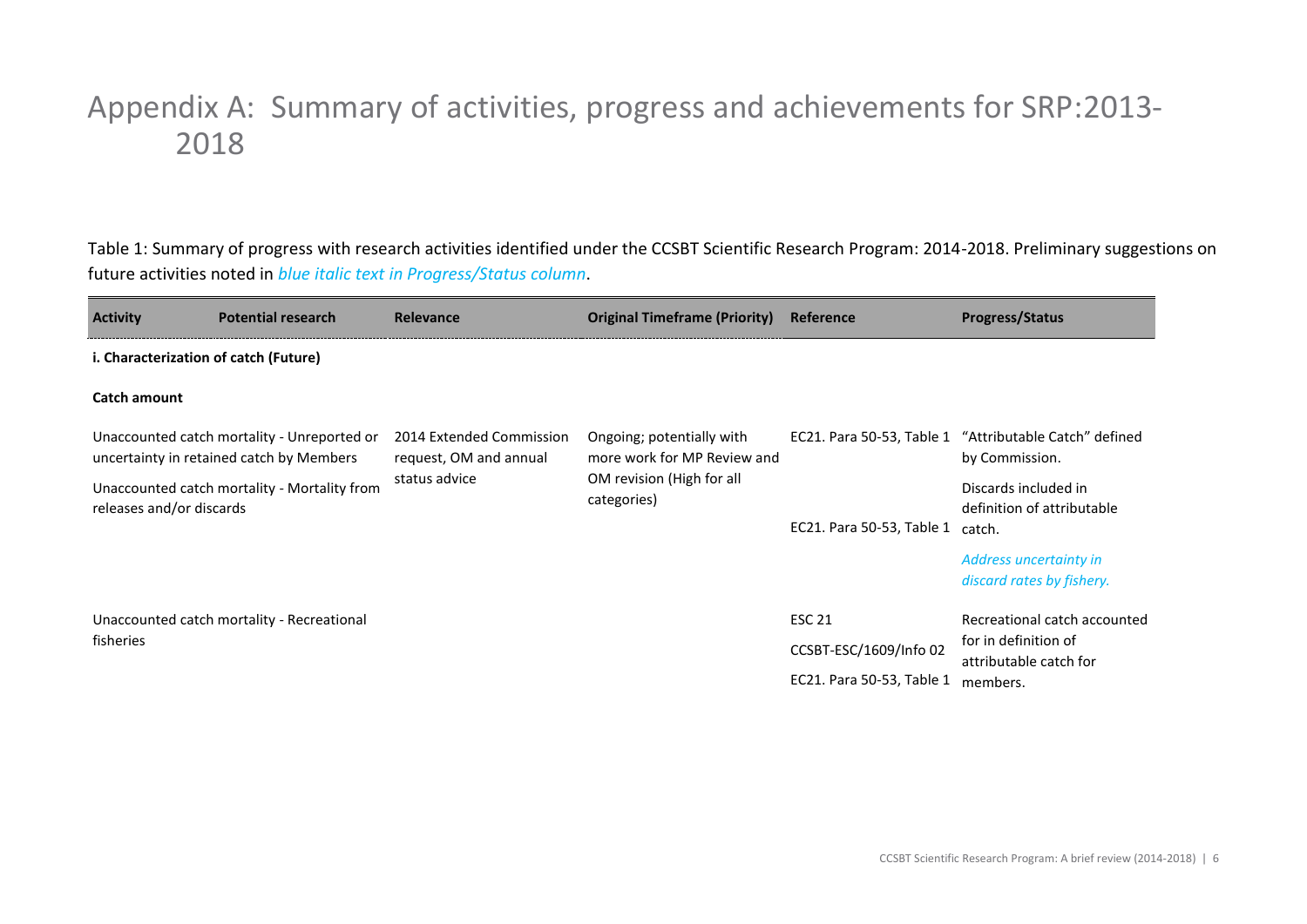| <b>Activity</b>                  | <b>Potential research</b>                     | Relevance                                            | <b>Original Timeframe (Priority)</b> | Reference             | <b>Progress/Status</b>                             |
|----------------------------------|-----------------------------------------------|------------------------------------------------------|--------------------------------------|-----------------------|----------------------------------------------------|
|                                  | Unaccounted catch mortality - Catches by      |                                                      |                                      | <b>ESC 21</b>         | Trade and market reviews for                       |
| non-members                      |                                               |                                                      |                                      | CCSBT-ESC/1609/32     | presence of SBT in non-<br>members markets.        |
|                                  |                                               |                                                      |                                      | CCSBT-ESC/1609/7      |                                                    |
|                                  |                                               |                                                      |                                      |                       |                                                    |
|                                  |                                               |                                                      |                                      | <b>ESC 21</b>         | UAM included in OMs for MP                         |
|                                  |                                               |                                                      |                                      | CCSBT-ESC/1609/BGD-3  | testing.                                           |
|                                  |                                               |                                                      |                                      |                       |                                                    |
|                                  |                                               |                                                      |                                      | <b>ESC 21</b>         | Method developed for<br>constructing scenarios for |
|                                  |                                               |                                                      |                                      | CCSBT-ESC/1609/BGD 02 | potential scale of non-<br>member catch            |
|                                  |                                               |                                                      |                                      | ESC22                 |                                                    |
|                                  |                                               |                                                      |                                      | CCSBT-ESC/1509/10     |                                                    |
|                                  |                                               |                                                      |                                      | ESC24                 |                                                    |
|                                  |                                               |                                                      |                                      | CCSBT-ESC/1909/33     |                                                    |
|                                  |                                               |                                                      |                                      | <b>ESC 25</b>         |                                                    |
|                                  |                                               |                                                      |                                      | CCSBT-ESC/2008/BGD04  |                                                    |
|                                  | Any other sources of unaccounted mortality    |                                                      |                                      |                       |                                                    |
| Size structure                   |                                               |                                                      |                                      |                       |                                                    |
| Value of using the CDS data as a |                                               | OM and annual status advice As soon as possible then |                                      | ESC17. Para. 112      | Pending agreement by all                           |
| removals                         | comprehensive sample of the size structure of |                                                      | ongoing (High)                       | ESC18, Para. 69       | members.                                           |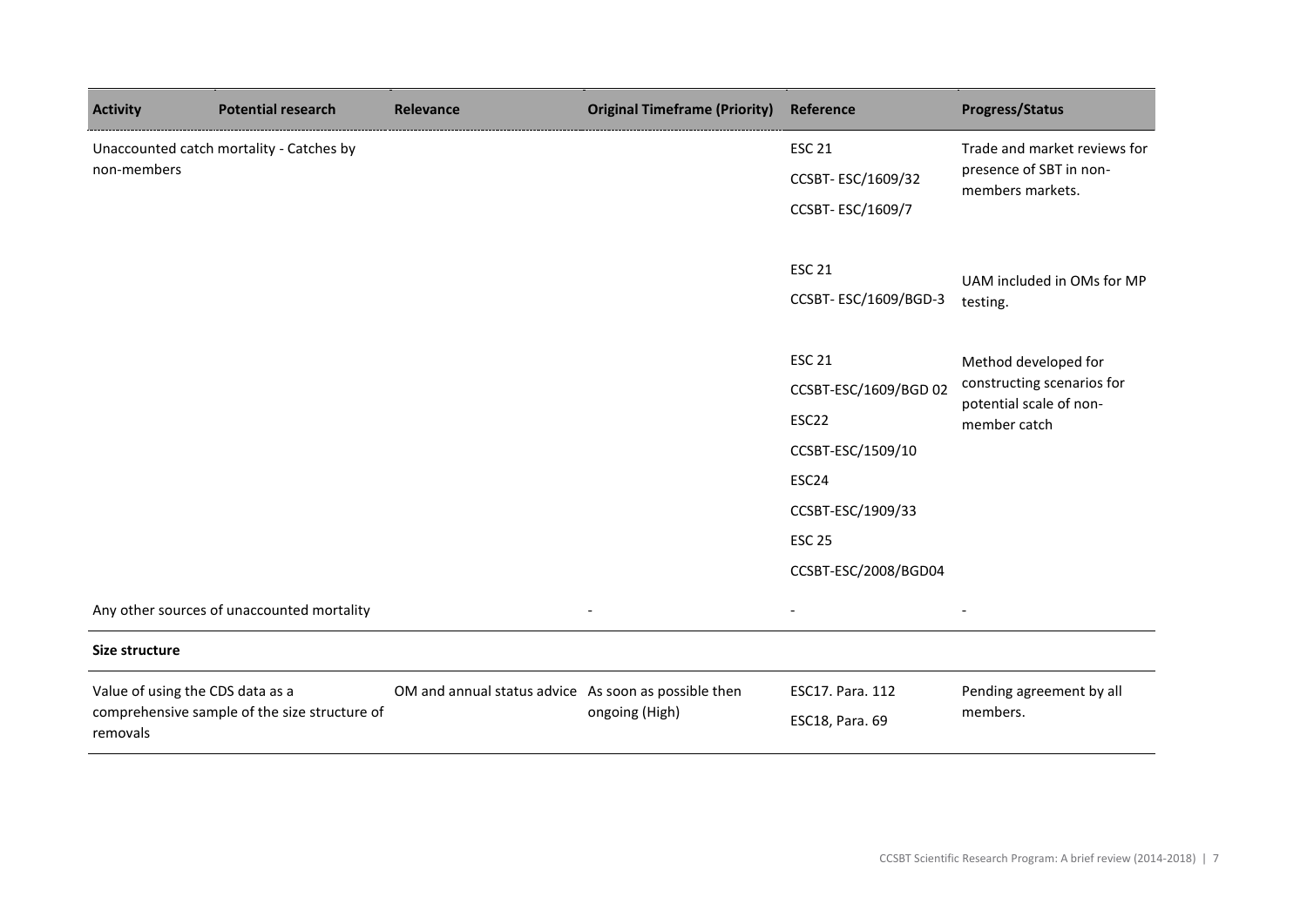| <b>Activity</b>                                   | <b>Potential research</b>                                                                | Relevance                                                                                                    | <b>Original Timeframe (Priority)</b>                                              | Reference                | <b>Progress/Status</b>                                                                             |
|---------------------------------------------------|------------------------------------------------------------------------------------------|--------------------------------------------------------------------------------------------------------------|-----------------------------------------------------------------------------------|--------------------------|----------------------------------------------------------------------------------------------------|
| Age structure                                     |                                                                                          |                                                                                                              |                                                                                   |                          |                                                                                                    |
| Review of sampling design for otolith<br>sampling |                                                                                          | Current sampling too sparse<br>to be representative                                                          |                                                                                   | <b>ESC17. Para.120</b>   | Limited by distribution of<br>observers on LL vessels to<br>collect otoliths.                      |
|                                                   |                                                                                          |                                                                                                              |                                                                                   |                          | <b>Future review and design</b><br>exercise pending outcomes of<br>epigenetic ageing.              |
|                                                   | Calibration of age estimation (workshop)                                                 | Long time since previous<br>workshop and relatively low<br>cost                                              | 2016 (High)                                                                       | ESC17                    | Agreed at ESC18, but yet to                                                                        |
|                                                   |                                                                                          |                                                                                                              |                                                                                   | CCSBT-ESC/1409/24        | be completed.                                                                                      |
|                                                   |                                                                                          |                                                                                                              |                                                                                   | ESC18                    |                                                                                                    |
|                                                   | Instigate moves towards catch at age data<br>rather than using cohort slicing in the OM. | Improved estimates of<br>recruitment and selectivity<br>from the longline fisheries,<br>OM and annual status | Cost and logistic implications<br>(Low – outside current<br>timeframe, post 2018) | ESC17. Para. 76-79 & 120 | See above. Currently limited<br>by reliance on observer<br>coverage to collect otoliths at<br>sea. |
|                                                   |                                                                                          | advice.                                                                                                      |                                                                                   | CCSBT-ESC/2008/Info04    | See potential for epigenetic<br>ageing.                                                            |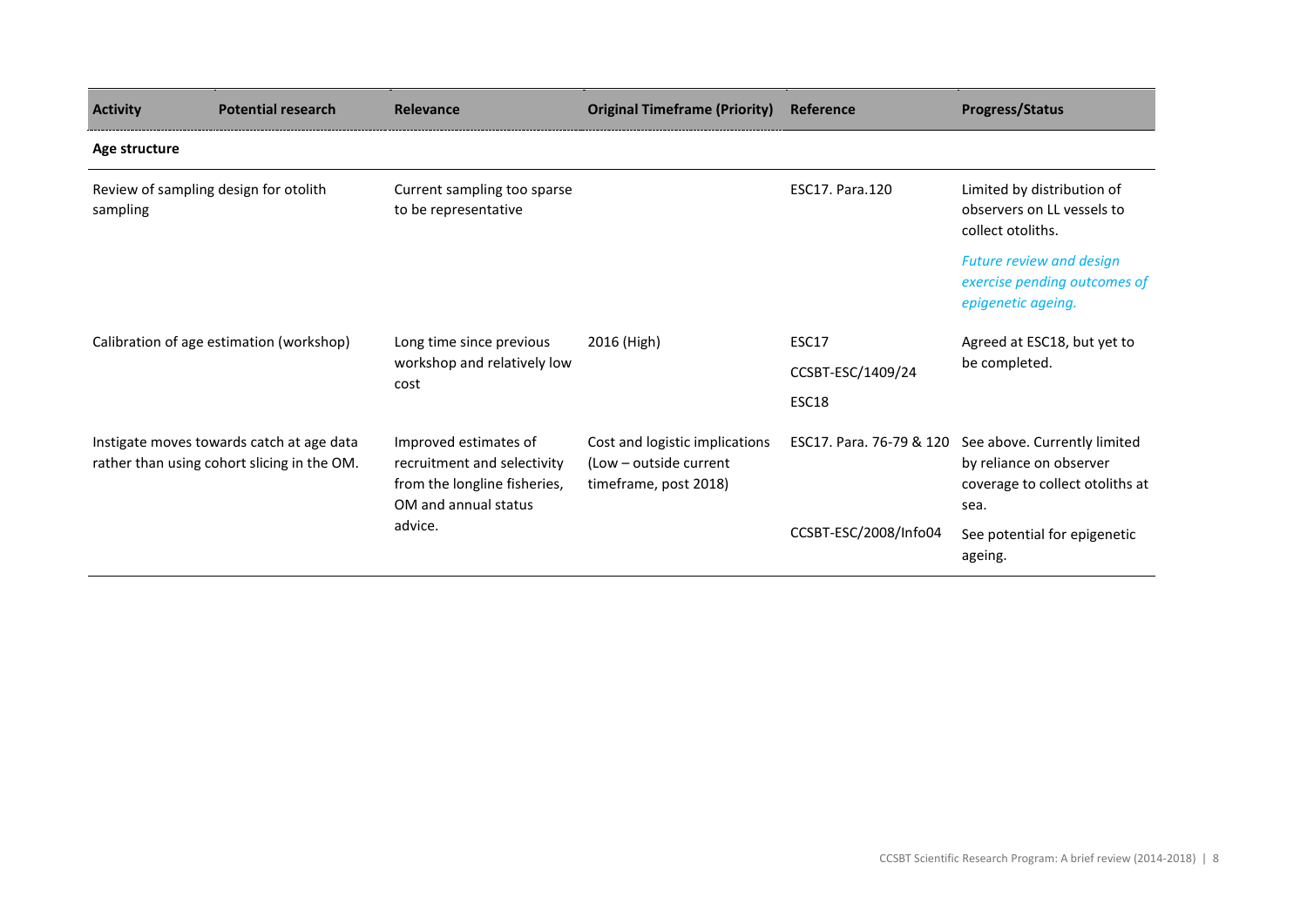| <b>Activity</b>                 | <b>Potential research</b>                   | <b>Relevance</b>                                                      | <b>Original Timeframe (Priority)</b> | Reference              | <b>Progress/Status</b>                                                                                  |  |  |  |  |
|---------------------------------|---------------------------------------------|-----------------------------------------------------------------------|--------------------------------------|------------------------|---------------------------------------------------------------------------------------------------------|--|--|--|--|
|                                 | ii. Abundance indices                       |                                                                       |                                      |                        |                                                                                                         |  |  |  |  |
| Recruitment<br>a)               |                                             |                                                                       |                                      |                        |                                                                                                         |  |  |  |  |
|                                 | Proportion of juvenile population that move | Stock structure for the OM                                            | (Medium)                             | Para. 81-83 ESC (2012) | Design/feasibility study                                                                                |  |  |  |  |
| into the Great Australian Bight |                                             | and assumptions for<br>recruitment indices and<br>close-kin analysis. |                                      | CCSBT-ESC/1409/22      | completed for the potential<br>of using otolith<br>microchemistry to examine<br>movement. Unsuccessful. |  |  |  |  |
|                                 |                                             |                                                                       |                                      |                        | Design study proposed for E-<br>tagging project.                                                        |  |  |  |  |
|                                 |                                             |                                                                       |                                      | CCSBT-ESC/2008/35      |                                                                                                         |  |  |  |  |
|                                 | Migration of age 1 SBT (electronic tagging  |                                                                       | Ongoing (Medium)                     | CCSBT-ESC/1708/22      | Substantial e-tag                                                                                       |  |  |  |  |
| during troll survey)            |                                             |                                                                       |                                      | CCSBT-ESC/1909/25      | deployments by Japan as part<br>of 1+ troll survey                                                      |  |  |  |  |
|                                 |                                             |                                                                       |                                      | CCSBT-ESC/1809/26      |                                                                                                         |  |  |  |  |
|                                 |                                             |                                                                       |                                      |                        |                                                                                                         |  |  |  |  |
|                                 | Design study on alternative measures of     | <b>Estimates of absolute</b>                                          | Design study 2015                    | ESC18                  | Complete.                                                                                               |  |  |  |  |
| approaches)                     | absolute juvenile recruitment (gene-tagging | abundance of cohorts for the<br><b>OM</b>                             | (High)                               | Report of ESC 20       | Gene-tagging recommended<br>by ESC20 and funded by<br>Commission.                                       |  |  |  |  |
|                                 |                                             |                                                                       |                                      | CCSBT-ESC/1509/18      |                                                                                                         |  |  |  |  |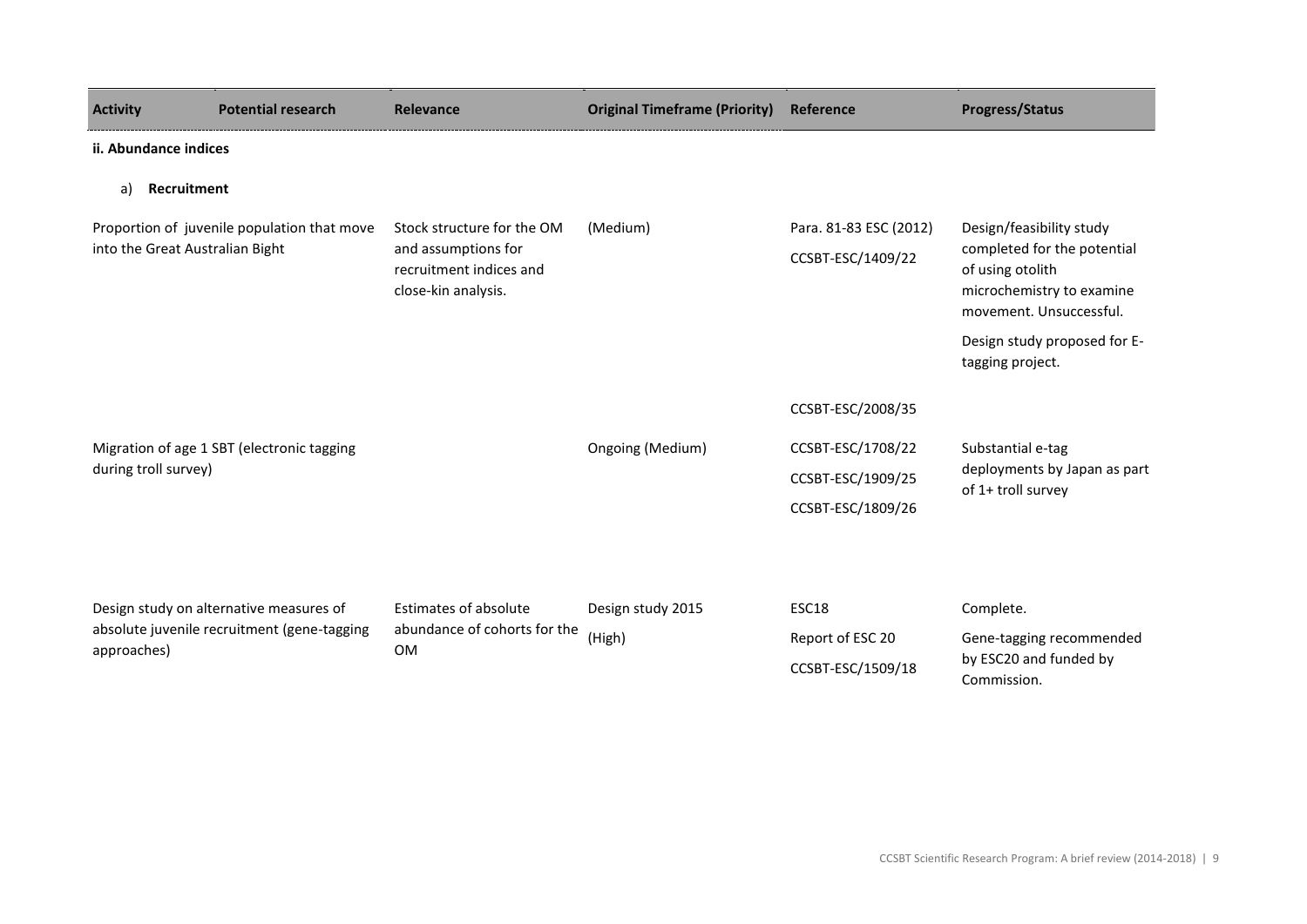| <b>Activity</b>                             | <b>Potential research</b>                     | Relevance                                                                 | <b>Original Timeframe (Priority)</b>                                                 | Reference                          | <b>Progress/Status</b>                                   |
|---------------------------------------------|-----------------------------------------------|---------------------------------------------------------------------------|--------------------------------------------------------------------------------------|------------------------------------|----------------------------------------------------------|
|                                             | Pilot gene-tagging program: Absolute          | Demonstration feasibility<br>obtaining absolute<br>abundance estimates of | Pilot gene-tagging 2016 and<br>2017 (High, dependent on<br>outcomes of design study) | ESC18                              | Complete.                                                |
| abundance estimates of juvenile recruitment |                                               |                                                                           |                                                                                      | Report of ESC20                    | Design study                                             |
|                                             | cohorts via gene-tagging for<br>use in the OM |                                                                           | CCSBT-ESC/1509/18                                                                    |                                    |                                                          |
|                                             |                                               |                                                                           |                                                                                      | ESC22 & 23 and OMMP9               | Complete.                                                |
|                                             |                                               |                                                                           |                                                                                      | CCSBT-OMMP/1806/06                 | Large scale pilot study (2016).                          |
|                                             |                                               |                                                                           |                                                                                      | CCSBT-ESC/1709/7                   |                                                          |
|                                             |                                               |                                                                           |                                                                                      | CCSBT-ESC/1809/06                  | Complete                                                 |
|                                             |                                               |                                                                           |                                                                                      |                                    | 2 full cycles (2017, 2018).                              |
|                                             |                                               |                                                                           |                                                                                      | Report of ESC24 &<br>OMMP10 and 11 | Adopted as input to OMs and<br>MP (See MP implementation |
|                                             |                                               |                                                                           |                                                                                      | CCSBT-OMMP/1906/06                 | and Stock Assessment<br>sections below).                 |
|                                             |                                               |                                                                           |                                                                                      | CCSBT-ESC/1909/10                  |                                                          |
|                                             |                                               |                                                                           |                                                                                      | CCSBT-ESC/1909/11                  |                                                          |
|                                             |                                               |                                                                           |                                                                                      | CCSBT-ESC/2008/6                   |                                                          |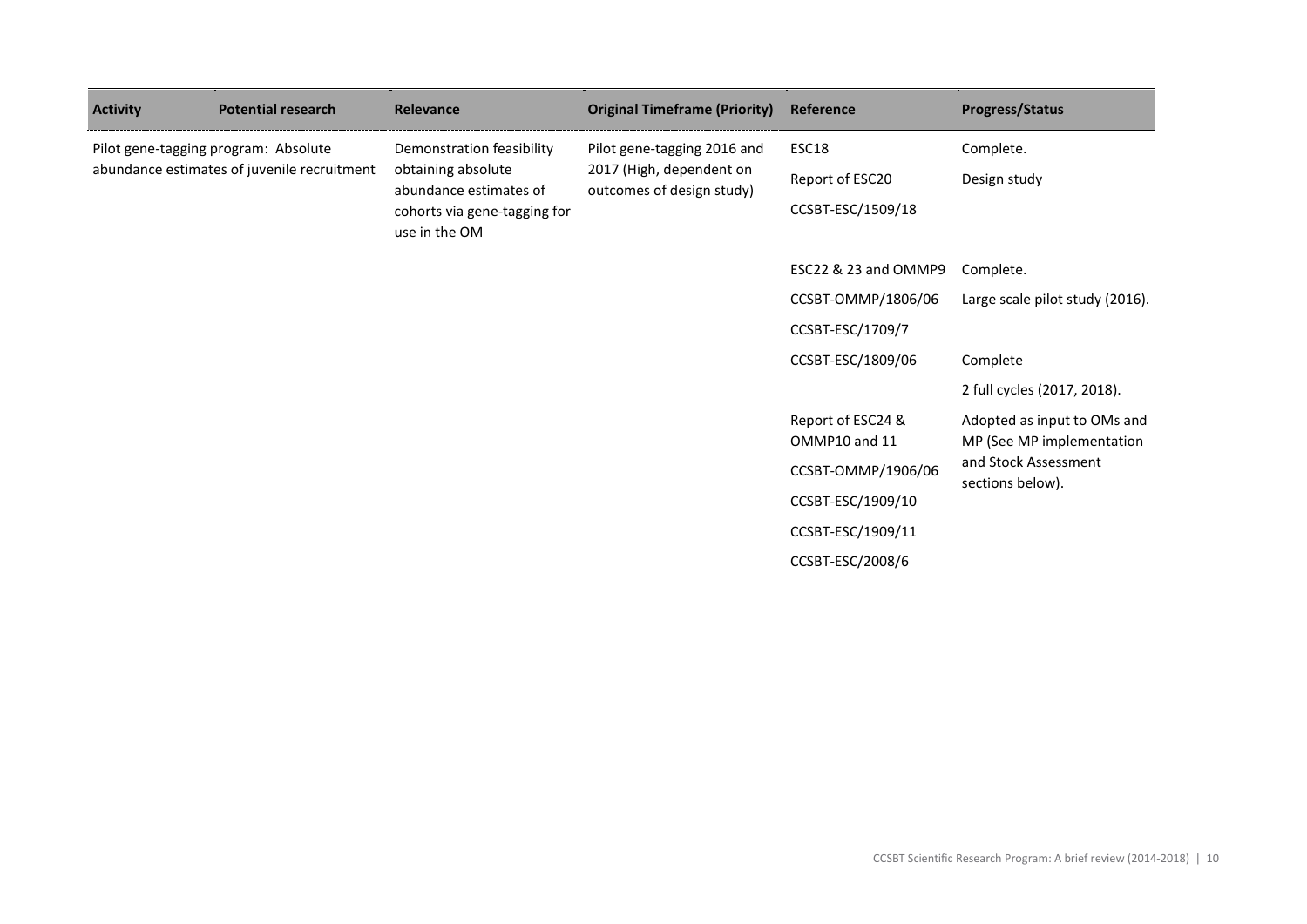| <b>Activity</b>                            | <b>Potential research</b>                      | Relevance                                  | <b>Original Timeframe (Priority)</b>                                            | Reference                                                                                                                                                 | <b>Progress/Status</b>                                                     |
|--------------------------------------------|------------------------------------------------|--------------------------------------------|---------------------------------------------------------------------------------|-----------------------------------------------------------------------------------------------------------------------------------------------------------|----------------------------------------------------------------------------|
|                                            |                                                |                                            |                                                                                 |                                                                                                                                                           |                                                                            |
|                                            | Environmental interactions with the scientific | Improved relative<br>recruitment index; MP | Partly underway in the                                                          | Para. 29 ESC17                                                                                                                                            | Not explicitly addressed, but                                              |
| aerial survey                              | implementation                                 | Australian GAB project<br>(Medium)         | See Evans et al 2017 for<br>final report of SBT<br>component of GAB<br>program. | see results of archival tag<br>analysis, including juvenile<br>migration and fine-scale GAB<br>dynamics.                                                  |                                                                            |
|                                            |                                                |                                            |                                                                                 | Patterson et al 2018a for<br>large-scale migration.                                                                                                       |                                                                            |
|                                            |                                                |                                            |                                                                                 | Patterson et al 2018b for<br>GAB habitat use.                                                                                                             |                                                                            |
|                                            |                                                |                                            |                                                                                 | Eveson et al 2018a for<br>surfacing behaviour.                                                                                                            |                                                                            |
|                                            |                                                |                                            |                                                                                 | Evans et al 2018 for<br>interaction with seismic                                                                                                          |                                                                            |
| Review scientific aerial survey            |                                                | OM and MP                                  | (High) Members review                                                           | ESC17                                                                                                                                                     | Complete.                                                                  |
|                                            | standardisation; Previous papers provide the   |                                            | previous papers and discuss at<br>ESC 2015.                                     | CCSBT-ESC/1809/26                                                                                                                                         | Methodology sound. Issues                                                  |
| details of calibration and model selection |                                                |                                            | Eveson et al 2018b                                                              | with logistic frailty of survey<br>due to availability of<br>experienced spotters and<br>need/expense associated<br>with calibration between<br>spotters. |                                                                            |
|                                            |                                                |                                            |                                                                                 |                                                                                                                                                           | Aerial Survey discontinued in<br>2017.                                     |
|                                            |                                                |                                            |                                                                                 |                                                                                                                                                           | Gene-tagging initiated as<br>alternative recruitment<br>monitoring series. |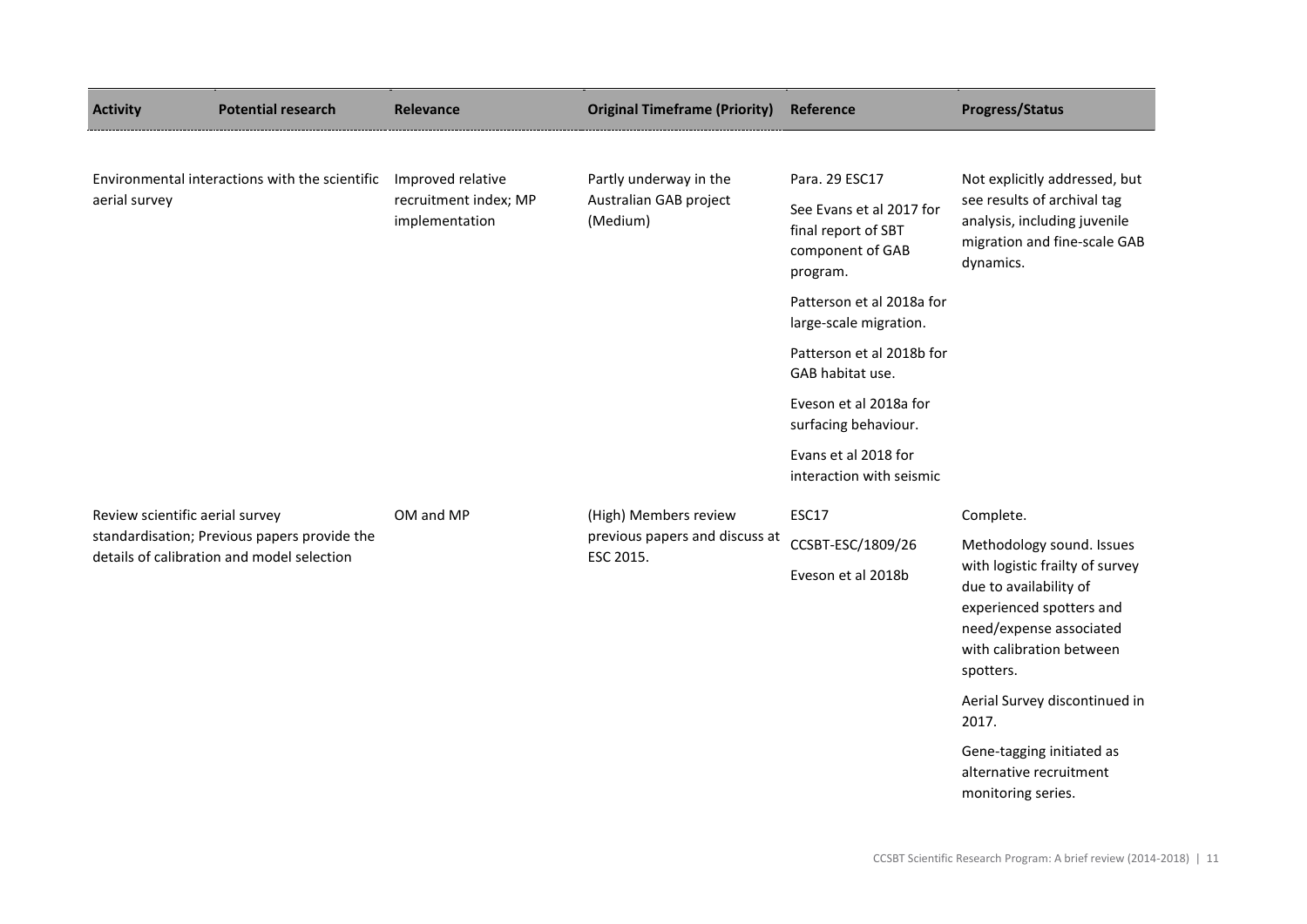| <b>Activity</b> | <b>Potential research</b>              | <b>Relevance</b>     | <b>Original Timeframe (Priority)</b>  | Reference                                       | <b>Progress/Status</b>                                                                                      |
|-----------------|----------------------------------------|----------------------|---------------------------------------|-------------------------------------------------|-------------------------------------------------------------------------------------------------------------|
| longline fleet  | Standardised CPUE series for Taiwanese | Annual status advice | Ongoing, CPUE working group<br>(High) | ESC17, Para. 54-56 & 60                         | Outstanding issues around E-<br>W grounds and targeting.                                                    |
|                 |                                        |                      |                                       | OMMP4<br>ESC <sub>20</sub>                      | New approach using cluster<br>analysis to select sets for<br>inclusion in SBT<br>standardisation.           |
|                 |                                        |                      |                                       | CCSBT-ESC/1509/23<br>ESC21<br>CCSBT-ESC/1609/33 | Possible inter-annual shifts<br>catchability associated with<br>changes in targeting remain a<br>challenge. |
|                 |                                        |                      |                                       | ESC23 Para. 53<br>CCSBT-ESC/1809/39             |                                                                                                             |
|                 |                                        |                      |                                       | ESC24<br>CCSBT-ESC/1909/37                      |                                                                                                             |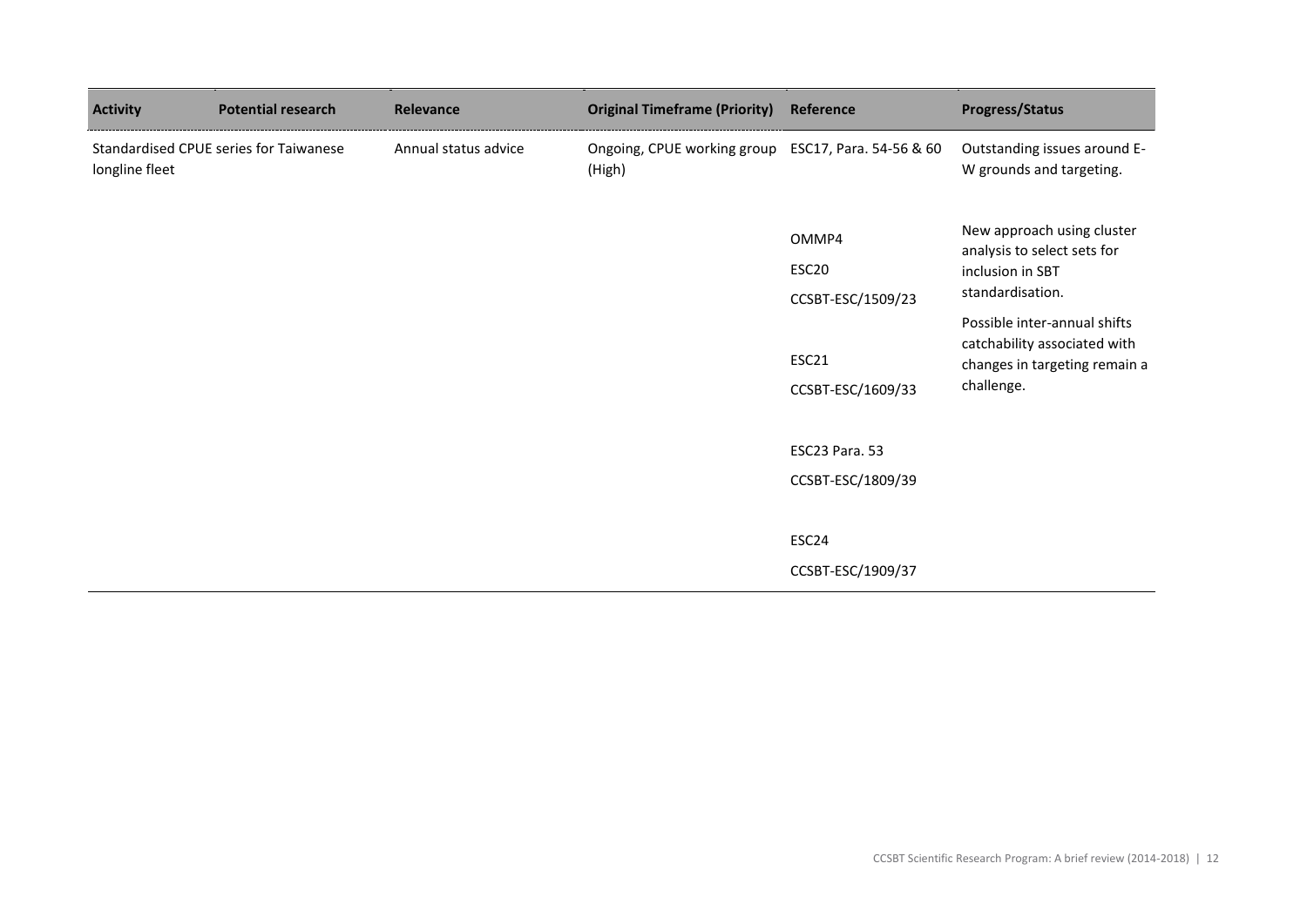| <b>Activity</b> | <b>Potential research</b>                                           | <b>Relevance</b>  | <b>Original Timeframe (Priority)</b>  | Reference                                                                                  | <b>Progress/Status</b>                                                                                                                                                                             |
|-----------------|---------------------------------------------------------------------|-------------------|---------------------------------------|--------------------------------------------------------------------------------------------|----------------------------------------------------------------------------------------------------------------------------------------------------------------------------------------------------|
|                 | b) Sub-adults                                                       |                   |                                       |                                                                                            |                                                                                                                                                                                                    |
|                 | Exploration and refinement of alternative<br>CPUE monitoring series | MP implementation | Ongoing, CPUE working group<br>(High) | ESC18, Para. 50-53 & 60<br><b>ESC19</b><br>CCSBT-ESC/1409/36<br>CCSBT-ESC/1409/42<br>ESC21 | Ongoing exploration of<br>methods to address spatial<br>and temporal interaction of<br>fleets and SBT stock.<br>Initial application of GAMM.<br><b>Core Series</b><br>Exploration of potential use |
|                 |                                                                     |                   |                                       | CCSBT-ESC/1609/12                                                                          | of LL1 for recruitment index.                                                                                                                                                                      |
|                 |                                                                     |                   |                                       | ESC <sub>23</sub>                                                                          | Issues identified with Base<br>series in 2020 will require                                                                                                                                         |
|                 |                                                                     |                   |                                       | CCSBT-ESC/1809/BGD02<br>CCSBT-ESC/1809/BGD03                                               | dedicated work program                                                                                                                                                                             |
|                 |                                                                     |                   |                                       |                                                                                            |                                                                                                                                                                                                    |
|                 |                                                                     |                   |                                       | OMMP11 Para. 11-24                                                                         |                                                                                                                                                                                                    |
|                 |                                                                     |                   |                                       | CCSBT-OMMP/2006/10                                                                         |                                                                                                                                                                                                    |
|                 |                                                                     |                   |                                       | CCSBT-OMMP/2006/11                                                                         |                                                                                                                                                                                                    |
|                 |                                                                     |                   |                                       | CCSBT-OMMP/2006/12                                                                         |                                                                                                                                                                                                    |
|                 |                                                                     |                   |                                       | CCSBT-OMMP/2006/15                                                                         |                                                                                                                                                                                                    |
|                 |                                                                     |                   |                                       |                                                                                            |                                                                                                                                                                                                    |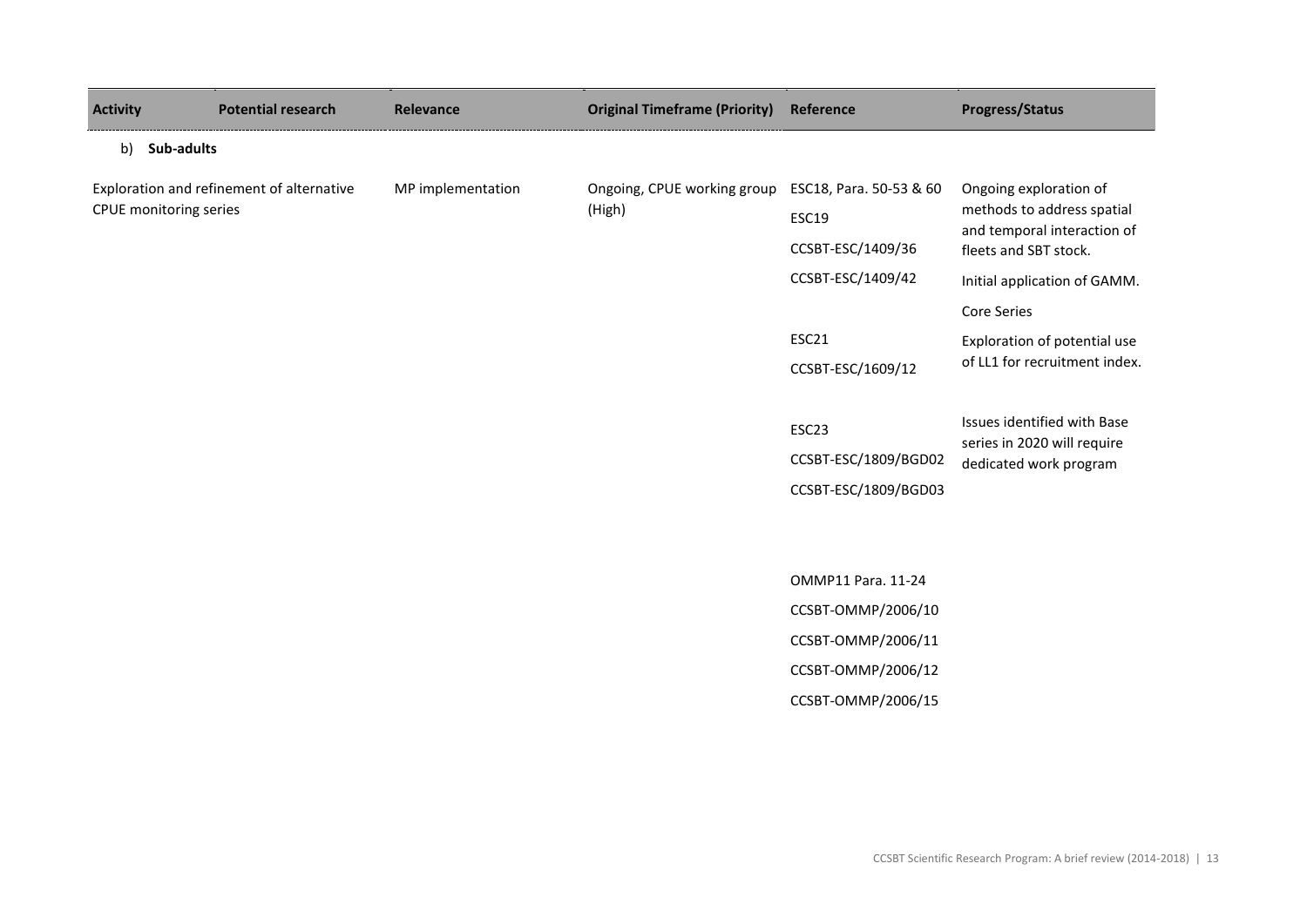| <b>Activity</b>                                                        | <b>Potential research</b>                    | Relevance                | <b>Original Timeframe (Priority)</b>       | Reference                       | <b>Progress/Status</b>                                                               |
|------------------------------------------------------------------------|----------------------------------------------|--------------------------|--------------------------------------------|---------------------------------|--------------------------------------------------------------------------------------|
| Monitoring and exploration of changes in<br>fleet operations over time |                                              | MP implementation and OM | Ongoing, CPUE working group<br>(Essential) | ESC18, Para. 58-60              | Regular papers on monitoring<br>spatial/temporal patterns<br>and changes in fleet.   |
|                                                                        |                                              |                          | ESC 23, para. 48-49, Att                   |                                 |                                                                                      |
|                                                                        |                                              |                          |                                            | CCSBT-ESC/1809/BGD04            | Issues identified with Base<br>series in 2020 will require<br>dedicated work program |
|                                                                        | Standardised CPUE series for Korean longline | Annual status advice     | Ongoing, CPUE working group                | ESC17, Para. 54-56 & 60         | Ongoing.                                                                             |
| fleet                                                                  |                                              | (High)                   | OMMP4                                      |                                 |                                                                                      |
|                                                                        |                                              |                          |                                            |                                 |                                                                                      |
|                                                                        |                                              |                          |                                            | ESC22 para. 31-41 and<br>Att.6. | Detailed review of data and<br>application of alternative                            |
|                                                                        |                                              |                          |                                            | ESC/1708/34                     | data selection and<br>standardisation approaches.                                    |
|                                                                        |                                              |                          |                                            | CCSBT-ESC/1708/BGD10            |                                                                                      |
|                                                                        |                                              |                          |                                            |                                 |                                                                                      |
|                                                                        |                                              |                          |                                            | ESC <sub>23</sub>               |                                                                                      |
|                                                                        |                                              |                          |                                            | CCSBT-ESC/1809/41               |                                                                                      |
|                                                                        |                                              |                          |                                            |                                 |                                                                                      |
|                                                                        |                                              |                          |                                            | OMMP11                          |                                                                                      |
|                                                                        |                                              |                          |                                            | CCSBT-OMMP/2006/13              |                                                                                      |
|                                                                        |                                              |                          |                                            |                                 |                                                                                      |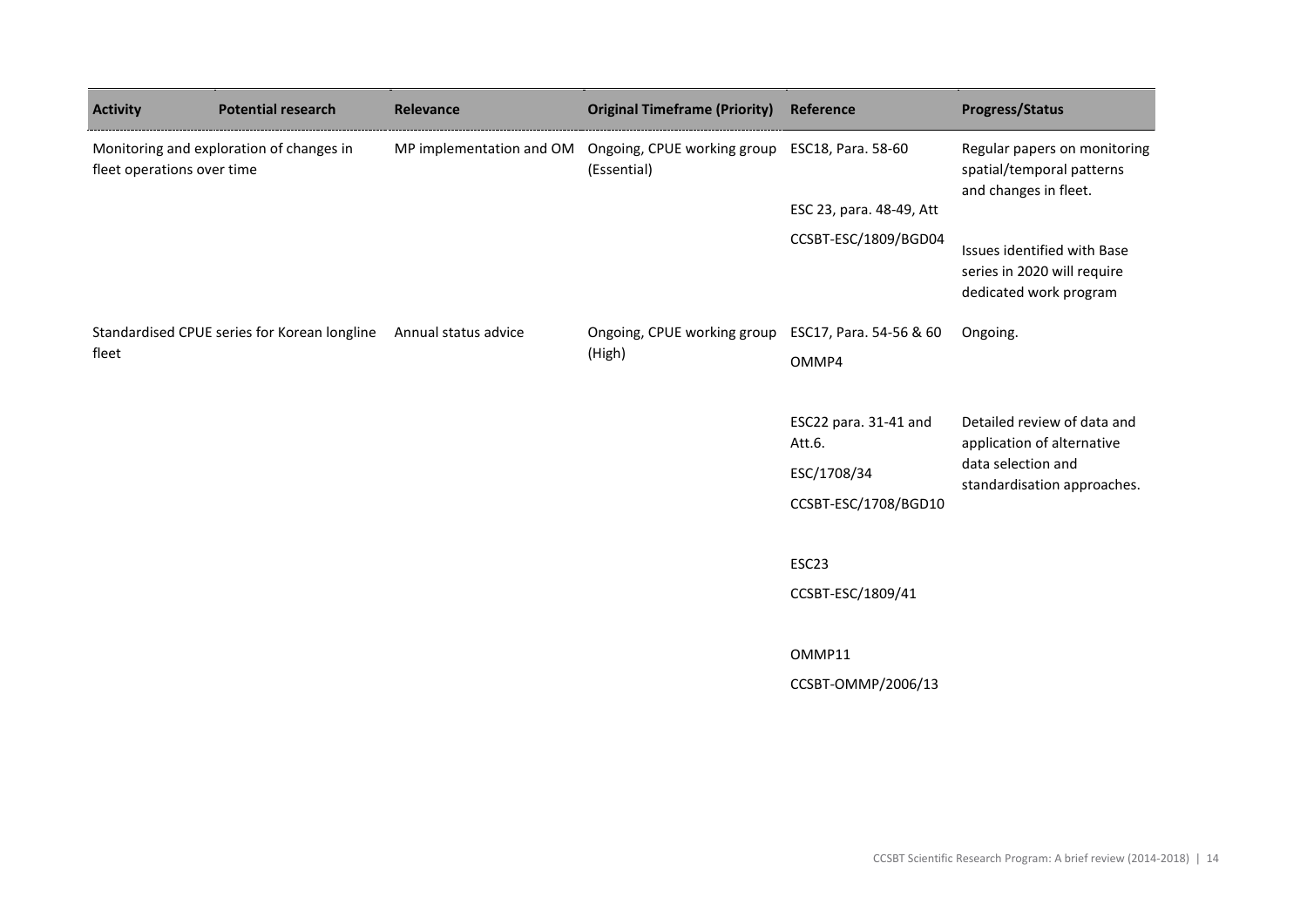| <b>Activity</b>                  | <b>Potential research</b>                                                                    | <b>Relevance</b>                                                                                           | <b>Original Timeframe (Priority)</b> | Reference                                                                                         | <b>Progress/Status</b>                                                                                                                                                                                                                                                              |
|----------------------------------|----------------------------------------------------------------------------------------------|------------------------------------------------------------------------------------------------------------|--------------------------------------|---------------------------------------------------------------------------------------------------|-------------------------------------------------------------------------------------------------------------------------------------------------------------------------------------------------------------------------------------------------------------------------------------|
| C)                               | <b>Spawning biomass</b>                                                                      |                                                                                                            |                                      |                                                                                                   |                                                                                                                                                                                                                                                                                     |
| detailed document)               | Close-kin abundance estimation (revise after<br>further discussion, possibly refer to a more | Design study provide costs<br>and benefits of a time series<br>of close- kin data collection<br>for the OM | (2013-14, High)                      | <b>ESC17 Para. 114</b><br>ESC18 Para.129-134.<br>Att.10<br>CCSBT-ESC/1309/17<br>CCSBT-ESC/1409/44 | Completed.<br>Initial cost-benefit study<br>recommended shift to SNP<br>markers and approximate<br>sample size requirements.<br>ESC2014, para 125.<br><b>ESC requested external</b><br>review of technical details of<br>sequencing approach for kin<br>identification (see below). |
|                                  | Continued close-kin sample collection                                                        | Need to take advantage of<br>present opportunity                                                           | 2014 and ongoing (High)              | ESC18 Para.129-134                                                                                | Completed/Ongoing<br>Annual collection of samples<br>of adults (Benoa, Indonesia)<br>and juveniles (Pt Lincoln,<br>Australia: 2006-2020                                                                                                                                             |
| inform an expert review/workshop | Further work (some laboratory, some desk<br>top) on the potential genetics approach to       | Further work on genotyping<br>approaches to inform the<br>decision on long-term<br>approach.               | 2015 (High)                          | <b>ESC19 Para.131</b><br>ESC/1509/36<br>ESC/1509/19                                               | Completed.                                                                                                                                                                                                                                                                          |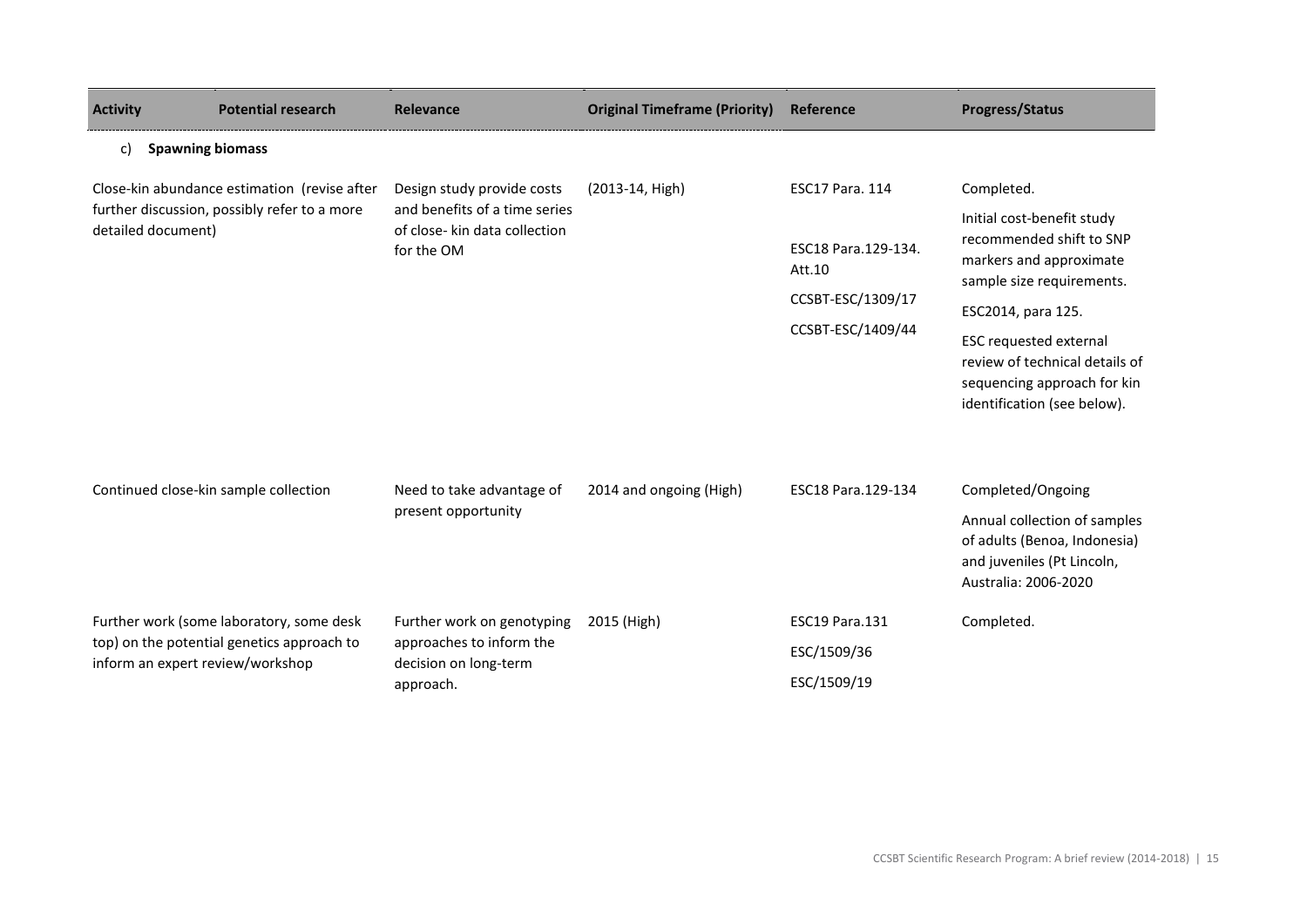| <b>Activity</b>                                            | <b>Potential research</b>                                                                | <b>Relevance</b>                                                                                                                                                                       | <b>Original Timeframe (Priority)</b>                                                                     | Reference                                                                         | <b>Progress/Status</b>                                                                                                                                                                                       |
|------------------------------------------------------------|------------------------------------------------------------------------------------------|----------------------------------------------------------------------------------------------------------------------------------------------------------------------------------------|----------------------------------------------------------------------------------------------------------|-----------------------------------------------------------------------------------|--------------------------------------------------------------------------------------------------------------------------------------------------------------------------------------------------------------|
| this context)                                              | Expert review workshop (ESC and experts<br>familiar with the techniques and their use in | This will review and decide<br>on the long-term approach<br>to genotyping                                                                                                              | 2015 (High)                                                                                              | ESC20, paras 126-131.<br>CCSBT-ESC/1509/19<br>CCSBT-ESC/1509/36                   | Completed.<br>Both reviewers endorse the<br>change to DArT sequencing<br>method and the value of<br>extending CKMR to the POPs<br>+HSPs approach. ESC noted<br>potential for CKMR data to be<br>used in CMPs |
| on review outcome.                                         | Follow-up to review process and dependent                                                | Further locus development,<br>and validation<br>Timing for 2017 assessment<br>may be advantageous given<br>uncertainties generated by<br>unaccounted mortality<br>scenarios (Option 1) | (High)<br>Option 1: 2015<br>Option 2: 2016                                                               | OMMP8<br>CCSBT-OMMP/1706/12<br>ESC22<br>CCSBT-ESC/1708/Rep01<br>CCSBT-ESC/1708/36 | Complete.<br>Locus (SNP), kin identification<br>confirmed for 2017 Stock<br>Assessment.                                                                                                                      |
| catalogue of samples (4-6 years of<br>accumulated samples) | Medium term: process the accumulated back                                                | Timing for 2017 assessment<br>may be advantageous given<br>uncertainties generated by<br>unaccounted mortality<br>scenarios (Option 1)                                                 | Option 1: 2016 to input to the<br>2017 assessment.<br>Option 2: 2017 to input to the<br>2020 assessment. | OMMP8 and ESC 2017<br>CCSBT-OMMP/1706/12<br>CCSBT-ESC/1708/36                     | Completed.<br>10 year time series of<br>samples sequenced and<br>analysed for inclusion in<br>stand-alone CKMR model,<br>2017 stock assessment and<br>CMP development.                                       |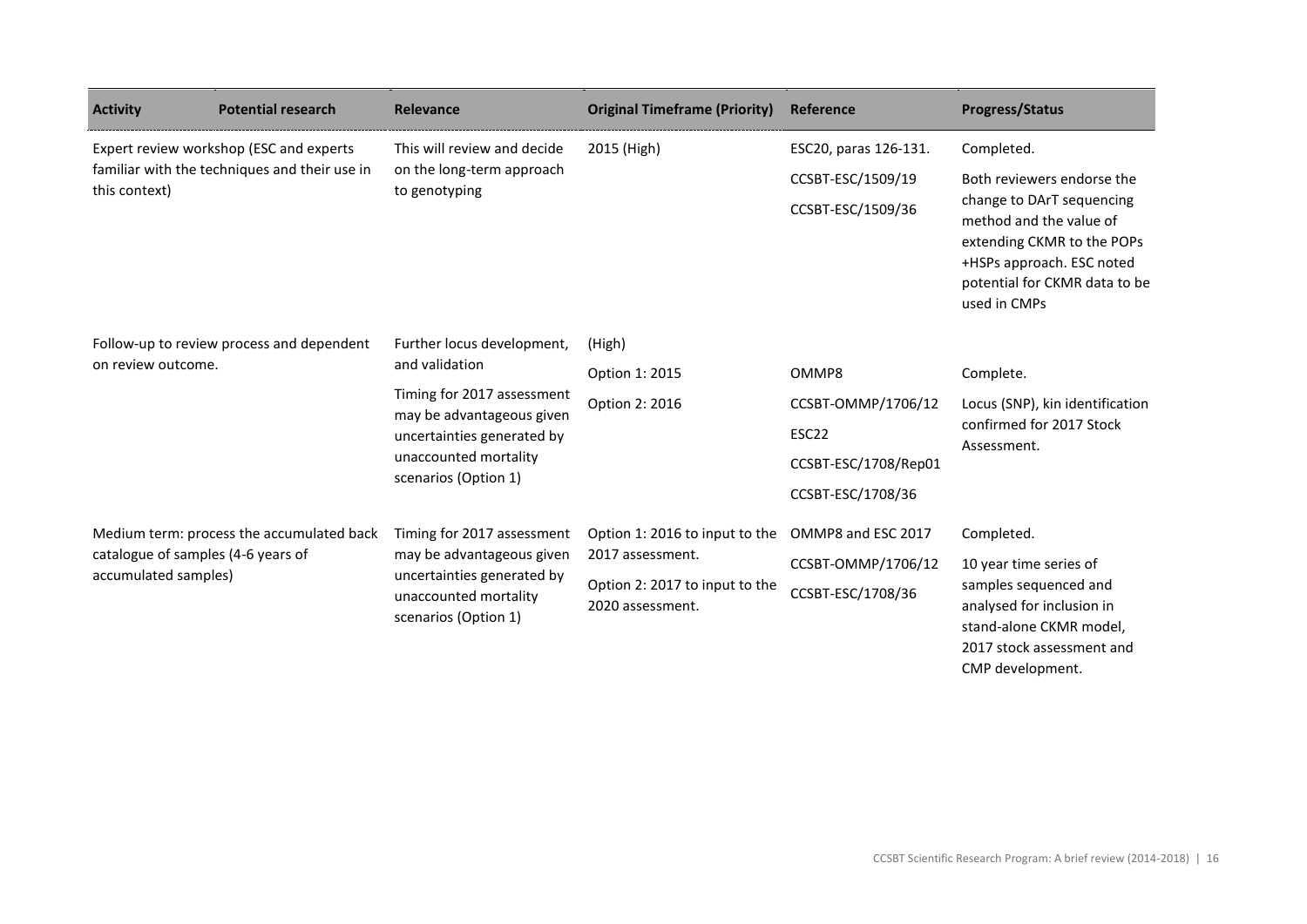| <b>Activity</b>                                                                                     | <b>Potential research</b> | <b>Relevance</b>                                                     | <b>Original Timeframe (Priority)</b>                                      | Reference                                                     | <b>Progress/Status</b>                                  |
|-----------------------------------------------------------------------------------------------------|---------------------------|----------------------------------------------------------------------|---------------------------------------------------------------------------|---------------------------------------------------------------|---------------------------------------------------------|
| Long-term time series                                                                               |                           |                                                                      | Fishery independent index of Ongoing, once previous stages OMMP and ESC20 |                                                               |                                                         |
|                                                                                                     |                           | spawning stock, information are completed<br>on fecundity, adult     |                                                                           |                                                               | Complete.                                               |
|                                                                                                     |                           | selectivity and mortality                                            |                                                                           | OMMP8 and ESC22, Para. Adopted as part of MP<br>52-53, 87-88. | development process in                                  |
|                                                                                                     |                           |                                                                      |                                                                           | CCSBT-OMMP/1706/4                                             | 2017.                                                   |
|                                                                                                     |                           |                                                                      |                                                                           | CCSBT-OMMP/1706/5                                             | Full report to ESC23.                                   |
|                                                                                                     |                           |                                                                      |                                                                           | CCSBT-ESC/1708/Rep01                                          |                                                         |
|                                                                                                     |                           |                                                                      |                                                                           | CCSBT-ESC/1708/12                                             |                                                         |
|                                                                                                     |                           |                                                                      |                                                                           | CCSBT-ESC/1809/12                                             |                                                         |
| Associated OM refinement/development<br>associated with incorporating close-kin time<br>series etc. |                           | This requires discussion and<br>further consideration at<br>2015 ESC |                                                                           | OMMP8 and ESC20                                               | Complete.                                               |
|                                                                                                     |                           |                                                                      |                                                                           | OMMP8 and ESC22                                               | OMs modified to include                                 |
|                                                                                                     |                           |                                                                      |                                                                           | CCSBT-OMMP/1706/4                                             | CKMR POP and HS data and<br>associated diagnostics (See |
|                                                                                                     |                           |                                                                      |                                                                           | CCSBT-ESC/1809/14                                             | below under MP                                          |
|                                                                                                     |                           |                                                                      |                                                                           | CCSBT-ESC/1809/19                                             | Implementation and Stock<br>Assessment).                |
|                                                                                                     |                           |                                                                      |                                                                           | Davies et al 2020                                             |                                                         |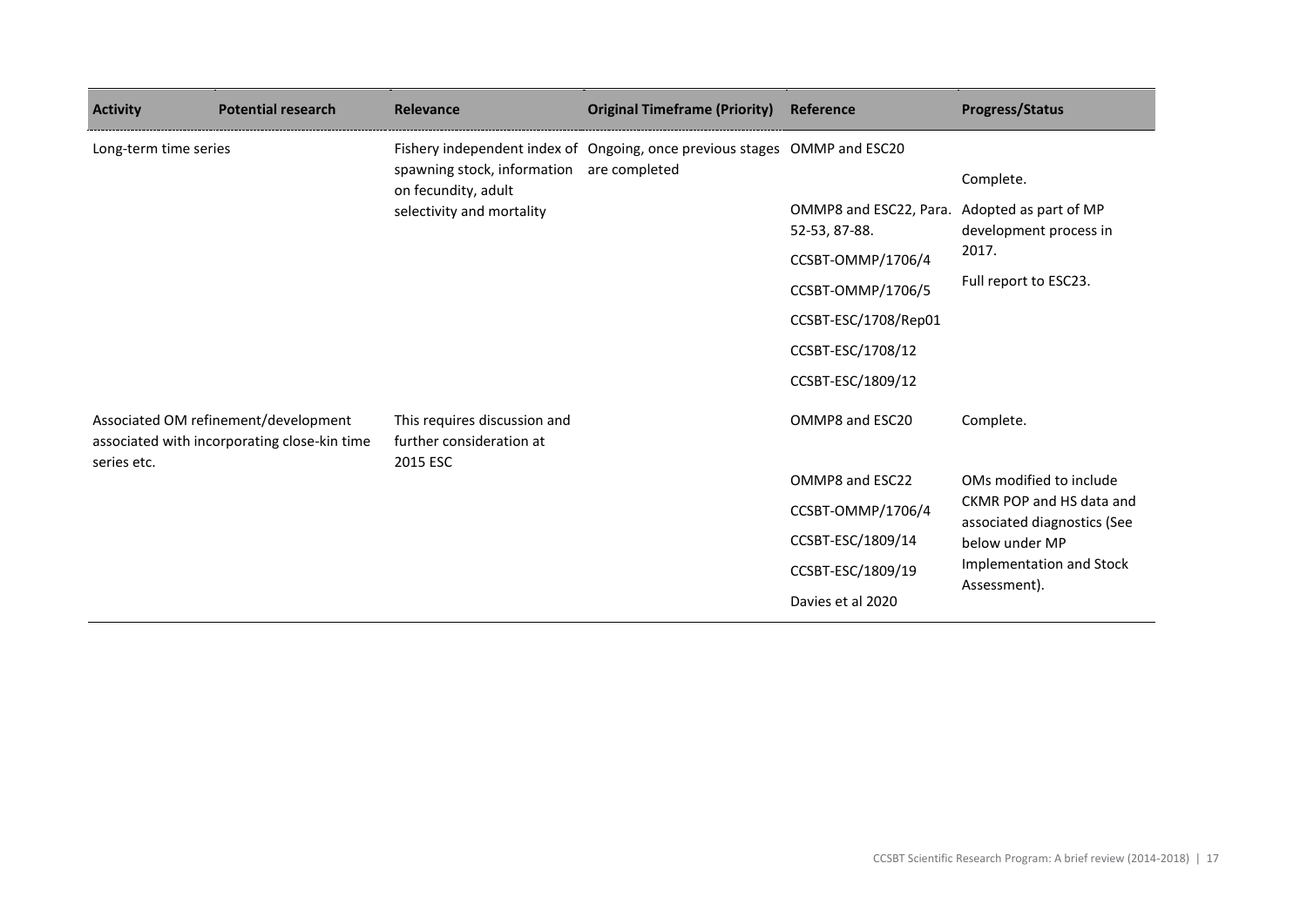| <b>Activity</b> | <b>Potential research</b>                 | Relevance                                                                    | <b>Original Timeframe (Priority) Reference</b>   |                                                                                                       | <b>Progress/Status</b>                                                                                        |
|-----------------|-------------------------------------------|------------------------------------------------------------------------------|--------------------------------------------------|-------------------------------------------------------------------------------------------------------|---------------------------------------------------------------------------------------------------------------|
| iii.            | <b>Biological parameters</b>              |                                                                              |                                                  |                                                                                                       |                                                                                                               |
|                 | Independent estimate of maturity schedule | Defining effective<br>reproductive contribution in<br>the OM, MSY estimation | Sample collection, 2015 and<br>ongoing (High)    | OMMP4<br>ESC18                                                                                        | Proposal to ESC19.                                                                                            |
|                 |                                           |                                                                              | Processing & analysis prior to<br>2017? (Medium) | ESC20<br>CCSBT-ESC/1509/15                                                                            | Partially Complete.                                                                                           |
|                 |                                           |                                                                              |                                                  | ESC21<br>CCSBT-ESC/1708/32<br>ESC22 Para.136-138                                                      | Samples collected from non-<br>spawning ground fish by<br>members.<br>Maturity workshop<br>completed in 2019. |
|                 |                                           |                                                                              |                                                  | ESC24 Para. 21-22<br>CCSBT-ESC/1909/07<br>CCSBT-ESC/1909/36<br>CCSBT-ESC/1909/41<br>CCSBT-ESC/1909/42 | Final analysis in progress.                                                                                   |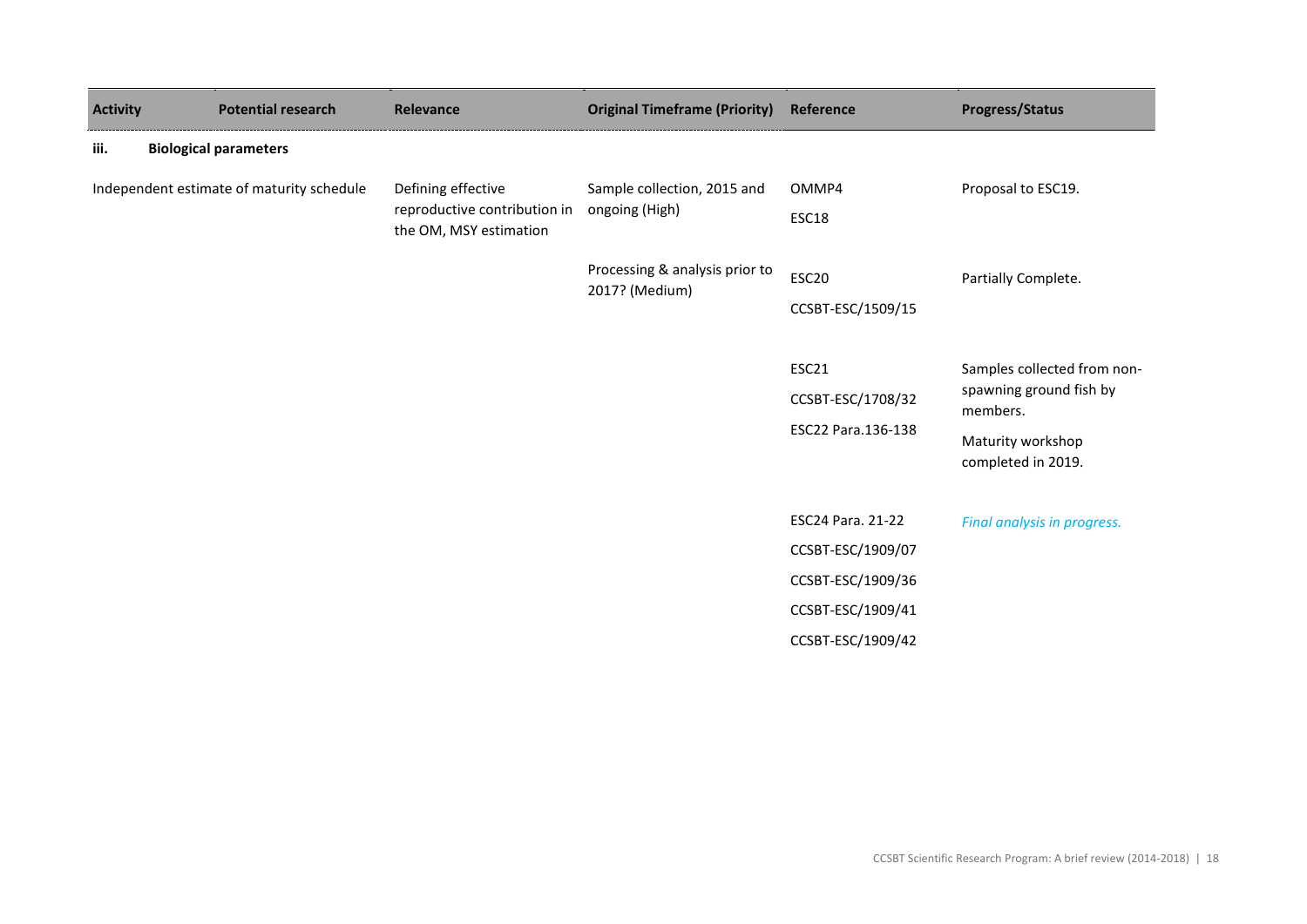| <b>Activity</b>                                                                                                                                                                                                                                                      | <b>Potential research</b> | <b>Relevance</b>                                             | <b>Original Timeframe (Priority)</b> | Reference                                  | <b>Progress/Status</b>                                                                                                               |
|----------------------------------------------------------------------------------------------------------------------------------------------------------------------------------------------------------------------------------------------------------------------|---------------------------|--------------------------------------------------------------|--------------------------------------|--------------------------------------------|--------------------------------------------------------------------------------------------------------------------------------------|
| Understanding within season spawning<br>behaviour and skip spawning behaviour (e.g.<br>electronic tagging approaches and otolith<br>microchemistry for spawning frequency).<br>Note this may draw on close-kin future work<br>(if half-sibling pairs are identified) |                           | Defining effective<br>reproductive contribution in<br>the OM | Reconsider in 2015 (Medium)          | Para. 118 ESC 2012<br>ESC <sub>23</sub>    | Partially complete.<br>Effective reproductive<br>contribution redefined via<br>CKMR POP data as TRO.<br>which is now used in the OM. |
|                                                                                                                                                                                                                                                                      |                           |                                                              |                                      | CCSBT-ESC/1809/14<br>CCSBT-ESC/1809/19     |                                                                                                                                      |
|                                                                                                                                                                                                                                                                      |                           |                                                              |                                      | Bravington et al 2016<br>Davies et al 2020 | POP data provided evidence<br>of skip spawning in younger<br>adults (Davies et al 2020).                                             |
|                                                                                                                                                                                                                                                                      |                           |                                                              |                                      | ESC19<br>CCSBT-ESC/1409/22                 | Otolith microchemistry not<br>successful for this purpose.                                                                           |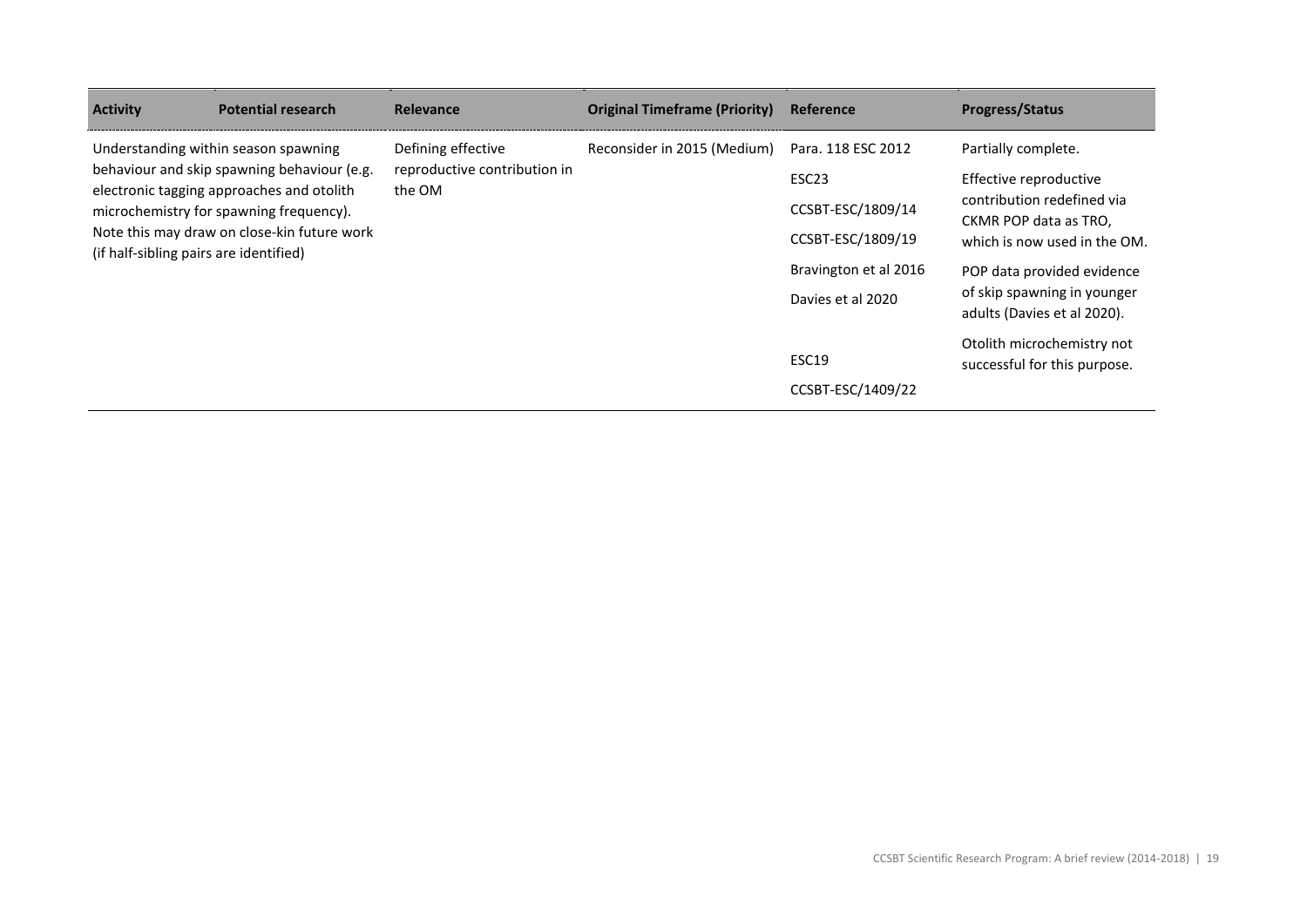| <b>Activity</b>                                                                                                                          | <b>Potential research</b>                                                             | Relevance                                                | <b>Original Timeframe (Priority)</b>                                                          | Reference                                                                                 | <b>Progress/Status</b>                                                                                                                                                                                                         |  |  |
|------------------------------------------------------------------------------------------------------------------------------------------|---------------------------------------------------------------------------------------|----------------------------------------------------------|-----------------------------------------------------------------------------------------------|-------------------------------------------------------------------------------------------|--------------------------------------------------------------------------------------------------------------------------------------------------------------------------------------------------------------------------------|--|--|
|                                                                                                                                          | 2. MP Implementation                                                                  |                                                          |                                                                                               |                                                                                           |                                                                                                                                                                                                                                |  |  |
|                                                                                                                                          | Terms of reference for formal MP review<br>[Indicators of MP performance/improvement] | Preparation for first formal<br>review of the MP (2017). | 2015 ESC - substantive<br>agenda item to discuss what<br>should be done before 2017<br>(High) | Para145 ESC 2013; Att10<br><b>ESC 2013</b><br>CCSBT-ESC/1509/12<br>CCSBT-ESC/1509/38      | Incomplete.<br>Initial suggestions at 2015<br>ESC. Not progressed due to<br>need to develop new MP.<br>Should be revisited as part of<br>reviewing Meta-Rules and<br>schedule of implementation<br>for the CapeTown Procedure. |  |  |
| Feasibility of alternative indices for input to<br>the MP (estimated trends from the stand-<br>alone close kin assessment, gene-tagging) |                                                                                       | For revised MP                                           | Longer term (Medium)                                                                          | <b>ESC 2013</b><br>Para 155 and 156 ESC<br>2015, CCSBT/1509/18<br>Para 38 ESC 2016, CSBT- | Completed.<br>GT adopted.                                                                                                                                                                                                      |  |  |
|                                                                                                                                          |                                                                                       |                                                          |                                                                                               | ESC/1509/19<br>CCSBT-ESC/1609/BGD06<br><b>ESC 2019</b><br>CCSBT-ESC/1909/16               | CKMR POPS & HSP adopted.<br>Developed and used in<br>development of CMPs.                                                                                                                                                      |  |  |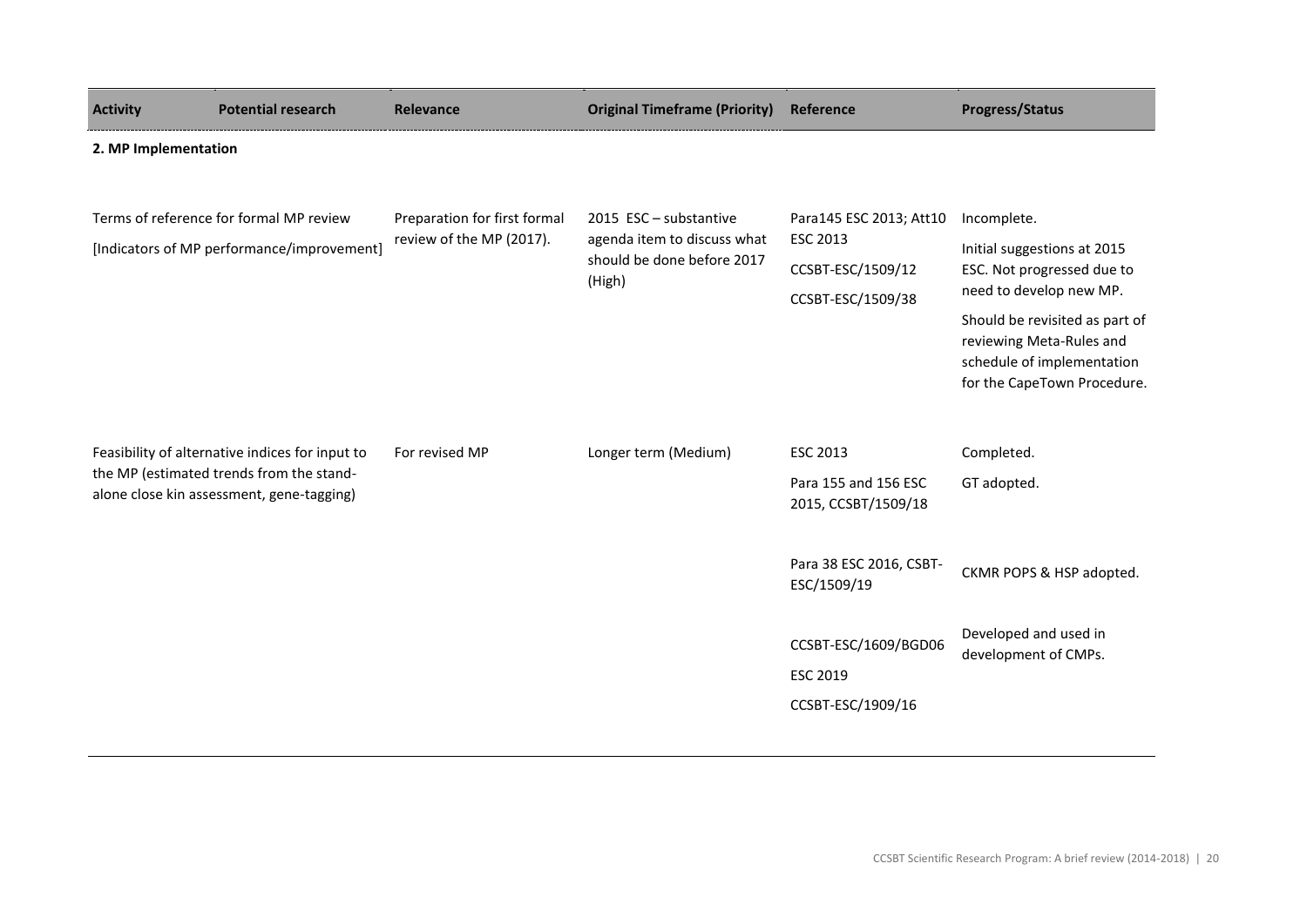| <b>Activity</b>                                                                                                                                                                                                                                                                                           | <b>Potential research</b>                                                                     | <b>Relevance</b>                                                                            | <b>Original Timeframe (Priority)</b>           | Reference                                                                                                                                            | <b>Progress/Status</b>                                                                                                                                                                                                                                           |
|-----------------------------------------------------------------------------------------------------------------------------------------------------------------------------------------------------------------------------------------------------------------------------------------------------------|-----------------------------------------------------------------------------------------------|---------------------------------------------------------------------------------------------|------------------------------------------------|------------------------------------------------------------------------------------------------------------------------------------------------------|------------------------------------------------------------------------------------------------------------------------------------------------------------------------------------------------------------------------------------------------------------------|
|                                                                                                                                                                                                                                                                                                           | 3. Stock Assessment (OM development)                                                          |                                                                                             |                                                |                                                                                                                                                      |                                                                                                                                                                                                                                                                  |
| Selectivity of the fishery on the spawning<br>grounds (note potential link to close-kin).<br>Potentially informed by the collation and<br>analysis of existing data on fleet operations<br>(shifts in targeting, spatial temporal<br>distributions in effort, species composition,<br>hook setting depth) |                                                                                               | OM - basis for domed<br>selectivity and defining<br>effective reproductive<br>contribution  | Prior to 2017 (High)                           | Para. 115 ESC 2012,<br>OMMP4, attachment 4<br>CCSBT- OMMP/1307/5,<br>CCSBT-ESC/1809/14<br>CCSBT-ESC/1809/19<br>CCSBT-ESC/1909/9<br>Davies et al 2020 | Partially complete.<br>Indonesian selectivity and<br>mortality schedule for adult<br>fish reviewed and refined<br>with the incorporation of<br>CKMR POP data.<br>Has been reviewed with the<br>incorporation of HSP in OM<br>and with stand-alone CKMR<br>model. |
|                                                                                                                                                                                                                                                                                                           |                                                                                               |                                                                                             |                                                |                                                                                                                                                      | A longer time series of CKMR<br>data will help test the current<br>assumptions.                                                                                                                                                                                  |
|                                                                                                                                                                                                                                                                                                           | Mortality estimates for mature fish (10+ years<br>old) (Note the potential through close kin) | Current OM does not have<br>data sources that provide<br>substantial information on<br>M10. | Longer term, potentially high<br>cost (Medium) | <b>ESC 2013</b><br>CCSBT-ESC/1809/14<br>CCSBT-ESC/1809/19                                                                                            | HSP CKMR data provides<br>information on total<br>mortality of adults in OM and<br>stand-alone CKMR model.                                                                                                                                                       |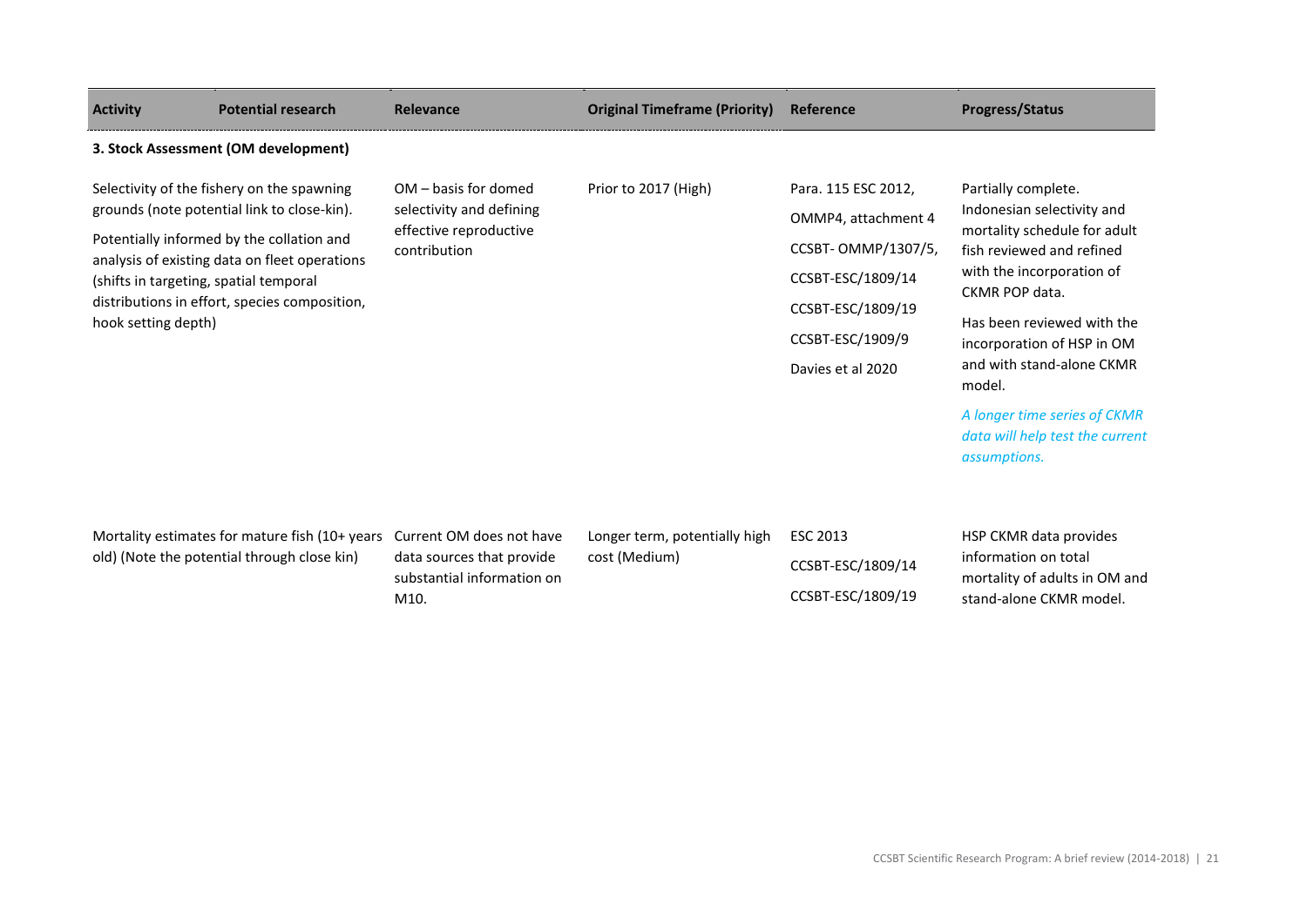| <b>Activity</b>           | <b>Potential research</b>                                                                  | Relevance                                                                                       | <b>Original Timeframe (Priority)</b>                                                                                | Reference                                                                     | <b>Progress/Status</b>                                                                                                                                                                                      |
|---------------------------|--------------------------------------------------------------------------------------------|-------------------------------------------------------------------------------------------------|---------------------------------------------------------------------------------------------------------------------|-------------------------------------------------------------------------------|-------------------------------------------------------------------------------------------------------------------------------------------------------------------------------------------------------------|
| gene-tagging approaches)  | Improved information on cohort abundance,<br>fishing mortality and natural mortality (e.g. | OM - mortality estimates                                                                        | Design/feasibility study for<br>gene-tagging could consider<br>cohort abundance 2015 (High)<br>Longer term (Medium) | Para. 88-89, 117, OMMP<br>workshop<br>CCSBT-OMMP/2006/5,<br>CCSBT-ESC/2008/12 | Implementation of gene-<br>tagging is providing precise<br>estimates of 2 year old cohort<br>abundance.                                                                                                     |
| explicit stock assessment | Potential costs and benefits of a spatially                                                | OM, review in light of otolith Longer term (Low)<br>microchemistry and gene-<br>tagging results |                                                                                                                     | Para. 89 ESC 2012                                                             | Not progressed.<br>May become a higher priority<br>in the medium term to<br>address spatial dynamics of<br>fleets and stock, but will be<br>conditional on availability of<br>suitable tagging data series. |
| operation of the OM code  | Strategic review and refinement of                                                         | Update and improve<br>efficiency of code                                                        | Before 2017? (Medium)                                                                                               | <b>ESC 2013</b><br>Para 50, OMMP 2018                                         | Limited progress.<br>Development of shiny<br>app (2018) which allows<br>members to see model<br>results in standard<br>figures and tables<br>Some progress on<br>making Hessian                             |
|                           |                                                                                            |                                                                                                 |                                                                                                                     | Para 31-32, OMMP<br>2017                                                      | calculation functional<br>for including within-cell<br>uncertainty estimation.                                                                                                                              |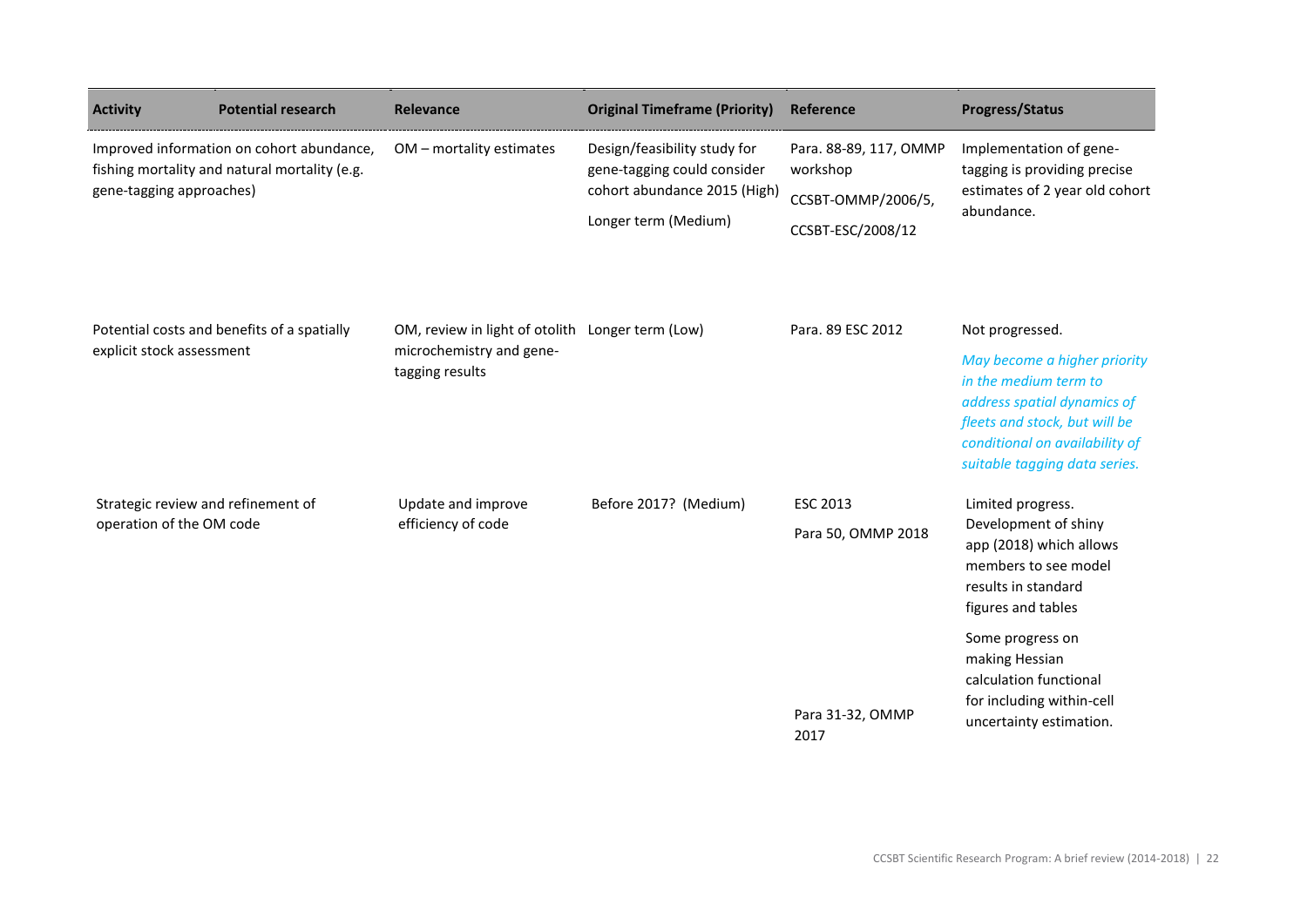| <b>Activity</b>   | <b>Potential research</b>              | Relevance                              | <b>Original Timeframe (Priority)</b>                                       | Reference                              | <b>Progress/Status</b>                                                                                                                                                                                                  |
|-------------------|----------------------------------------|----------------------------------------|----------------------------------------------------------------------------|----------------------------------------|-------------------------------------------------------------------------------------------------------------------------------------------------------------------------------------------------------------------------|
| (model structure) | Evaluating possible changes in the OM  |                                        | High 2015 ESC Discussion or<br>jointly with review meeting<br>of close-kin | CSBT-OMMP/1706/04<br>CCSBT-ESC/1809/19 | OM structure has been<br>revised to incorporate<br>the CKMR (POP and<br>HSP) and GT data for<br>stock assessment and to<br>allow for data<br>generation (in<br>projections) for these<br>data series for CMP<br>testing |
| 2000s             | Incorporation of SRP tagging data from | Related to spatially explicit<br>model | Longer term (medium)                                                       | ESC 2013                               | Not progressed                                                                                                                                                                                                          |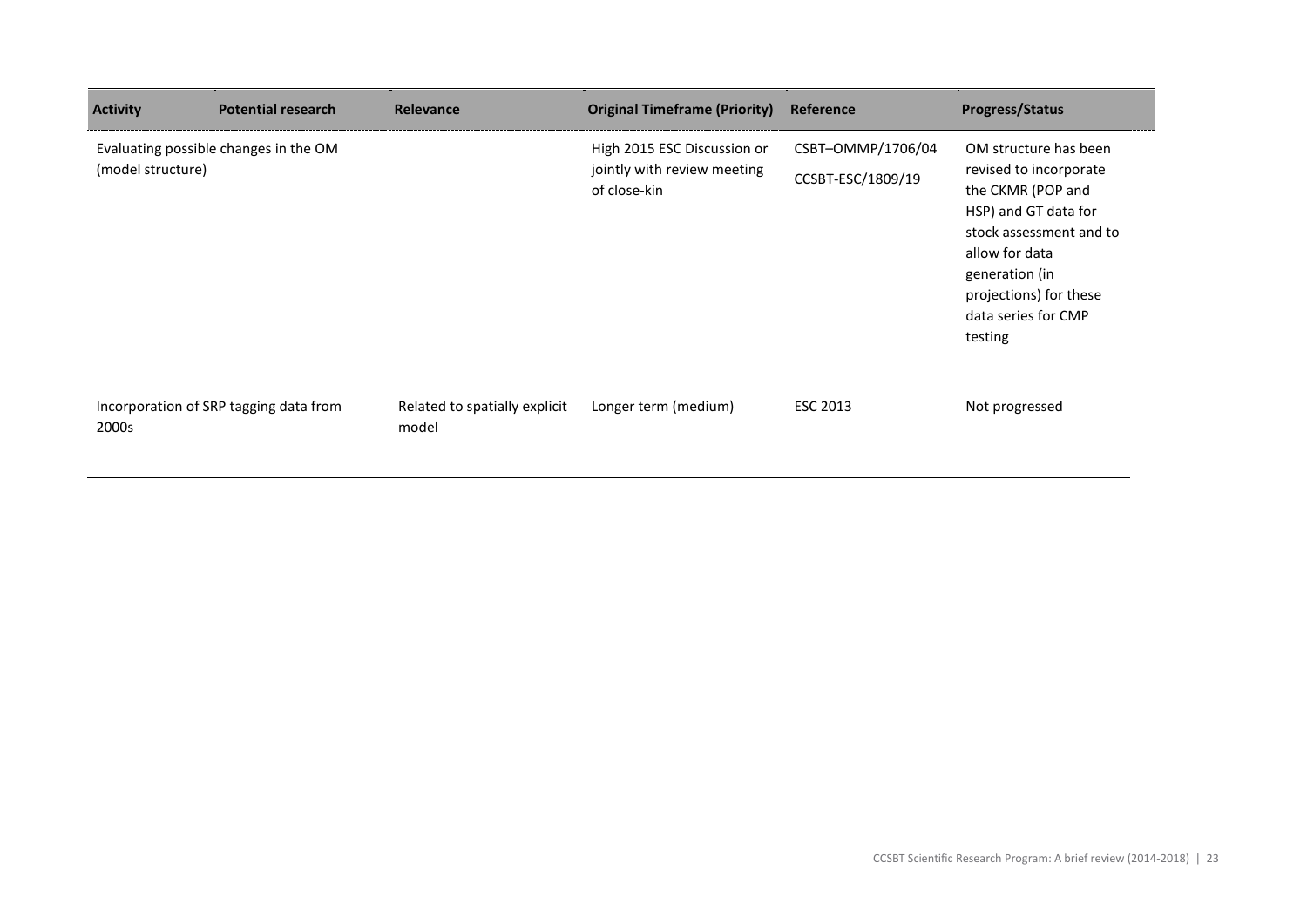#### 4.1 References for Non CCSBT paper citations

Bravington, M.V., Skaug, H.J. and Anderson, E.C. (2016). Close-Kin Mark-Recapture. Statistical Science. Volume 31(2), 259-274.

Bravington, M.V., Grewe, P.M. and Davies, C.R. (2016b). Absolute abundance of southern bluefin tuna estimated by close-kin mark-recapture. Nature Communications 7:13162. <https://doi.org:10.1038/ncomms13162>

Davies, C.R., Bravington, M.V., Eveson, J.P., Lansdell, M., Aulich, J., and P.M. Grewe 2020. Nextgeneration Close-kin Mark Recapture: Using SNPs to identify half- sibling pairs in Southern Bluefin Tuna and estimate abundance, mortality and selectivity. Final Report (Project No: 2016-044) to the Fisheries Research and Development Corporation, 52 pp.

Evans, K., Patterson, T., Eveson, P., Hobday, A., Lansdell, M., Cooper, S., Davies, C.R. 2017. Southern bluefin tuna: spatial dynamics and potential impacts of noise associated with oil and gas exploration. Great Australian Bight Research Program. Great Australian Bight Research Report Number 18, CSIRO Oceans and Atmosphere, Hobart, 94 pp.

https://www.misa.net.au/ data/assets/pdf file/0011/326909/GABRP Research Report Series [Number\\_18\\_02082018.pdf](https://www.misa.net.au/__data/assets/pdf_file/0011/326909/GABRP_Research_Report_Series_Number_18_02082018.pdf)

Toby Patterson, Paige Eveson, Jason Hartog, Karen Evans, Scott Cooper, Matt Lansdell, Alistair J. Hobday, Campbell Davies. (2018a). Migration dynamics of juvenile southern bluefin tuna. Scientific Reports 8:145-53.<https://doi.org/10.1038/s41598-018-32949-3>

Toby Patterson, Alistair J. Hobday, Paige Eveson, Karen Evans, Campbell Davies. (2018b). Southern bluefin tuna habitat use and residence patterns in the Great Australia Bight. Deep Sea Research Part II: Topical studies on Oceanography. Volumes 157–158, November–December 2018, Pages 169-178,<https://doi.org/10.1016/j.dsr2.2018.07.00>

Karen Evans, Rob McCauley, Paige Eveson Toby Patterson. (2018). A summary of oil and gas exploration in the Great Australia Bight with particular reference to Southern bluefin tuna. Deep Sea Research Part II: Topical studies on Oceanography. Volumes 157–158, November–December 2018, Pages 190-202,<https://doi.org/10.1016/j.dsr2.2018.05.024>

Paige Eveson Toby Patterson, Jason Hartog, Karen Evans. (2018a). Modelling surfacing behaviour of Southern bluefin tuna in the Great Australia Bight. Deep Sea Research Part II: Topical studies on Oceanography. Volumes 157–158, November–December 2018, Pages 179-189, <https://doi.org/10.1016/j.dsr2.2018.03.007>

Eveson JP, Bravington MV, Farley JH (2018b) Accounting for environmental and observer effects in estimating abundance of southern bluefin tuna from aerial survey data. PLoS ONE 13(11): e0207790. https://doi.org/10.1371/journal. pone.0207790.